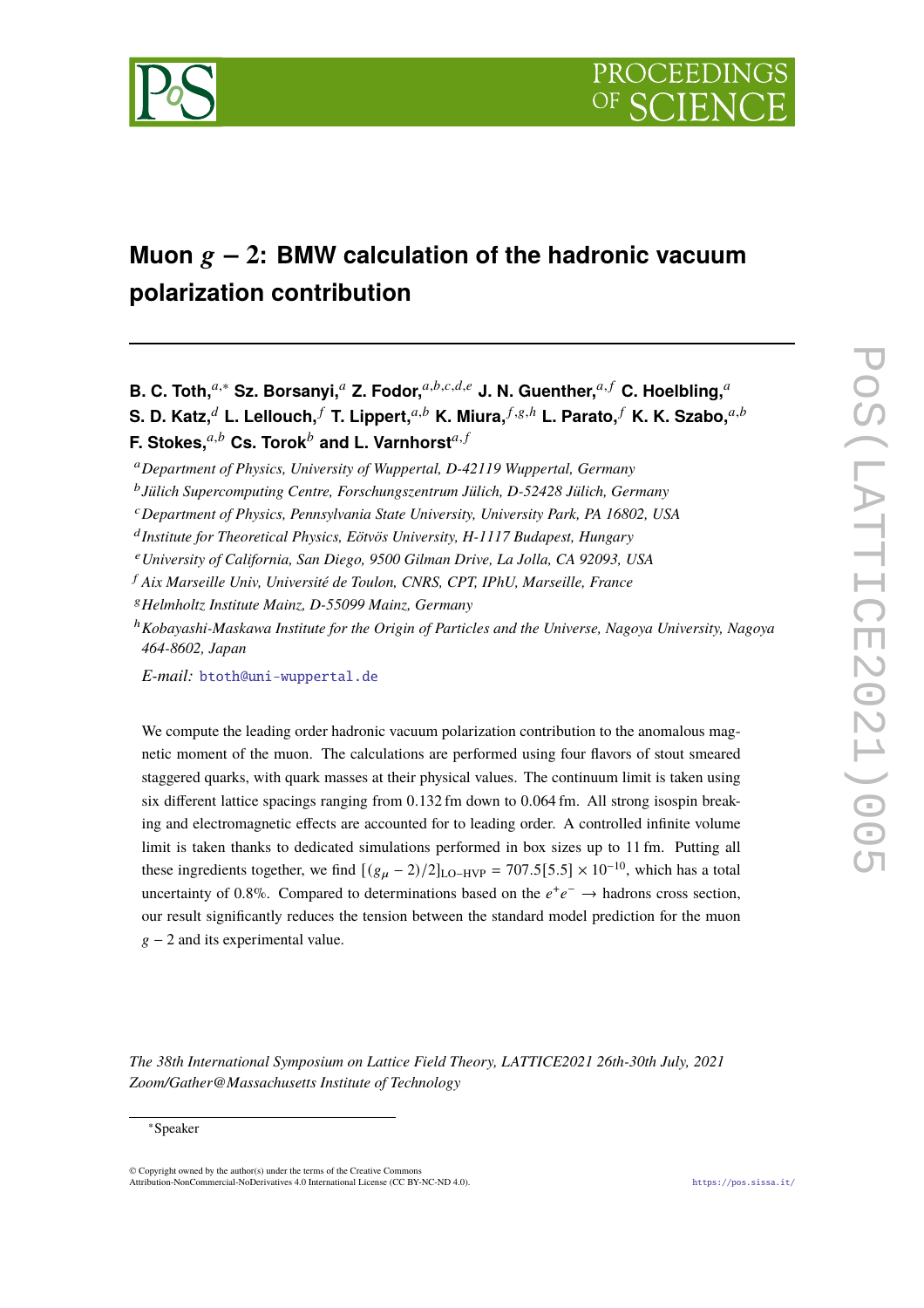## **1. Introduction**

The muon is an ephemeral sibling of the electron. It is 207 times more massive, but has the same electric charge and spin. Similarly to the electron, it behaves like a tiny magnet, characterized by a magnetic moment. This quantity is proportional to the spin and charge of the muon, and inversely proportional to twice its mass. Dirac's relativistic quantum mechanics predicts that the constant of proportionality,  $g_{\mu}$ , should be 2. However, in a relativistic quantum field theory such as the standard model, this prediction receives small corrections due to quantum, vacuum fluctuations. These corrections are called the anomalous magnetic moment and are quantified by  $(g_{\mu} - 2)/2$ . They were measured to an exquisite 0.54 ppm at the Brookhaven National Laboratory in the early 2000s [\[1](#page-15-0)], confirmed recently by Fermilab [\[2\]](#page-15-1), and have been calculated with a comparable precision (see [\[3\]](#page-15-2) for a recent review).

At this level of precision, all of the interactions of the standard model contribute. The leading contributions are electromagnetic and described by quantum electrodynamics (QED), but the one that dominates the theory error is induced by the strong interaction and requires solving the highly non-linear equations of quantum chromodynamics (QCD) at low energies. This contribution is determined by the leading-order, hadronic vacuum polarization (LO-HVP), which describes how the propagation of a virtual photon is modified by the presence of quark and gluon fluctuations in the vacuum. Here we compute this LO-HVP contribution to  $(g_{\mu}-2)/2$ , denoted by  $a_{\mu}^{\text{LO-HVP}}$ , using *ab initio* simulations in QCD and QED. In the present work, we include both QED and QCD, as well as four non-degenerate quark flavors (up, down, strange and charm), in a lattice formulation taking into account all dynamical effects. We also consider the tiny contributions of the bottom and top quarks.

We compute  $a_{\mu}^{\text{LO-HVP}}$  in the so-called time-momentum representation [\[4](#page-15-3)], which relies on the following, zero three-momentum, two-point function in Euclidean time  $t$ :

<span id="page-1-0"></span>
$$
G(t) = \frac{1}{3e^2} \sum_{\mu=1,2,3} \int d^3x \langle J_\mu(\vec{x},t) J_\mu(0) \rangle , \qquad (1)
$$

where  $J_{\mu}$  is the quark electromagnetic current with  $J_{\mu}/e = \frac{2}{3}$  $\frac{2}{3}\bar{u}\gamma_{\mu}u - \frac{1}{3}$  $\frac{1}{3}\bar{d}\gamma_{\mu}d - \frac{1}{3}$  $\frac{1}{3}\bar{s}\gamma_\mu s + \frac{2}{3}$  $\frac{2}{3}\bar{c}\gamma_{\mu}c.$  $u, d, s$  and c are the up, down, strange and charm quark fields and the angle brackets stand for the QCD+QED expectation value to order  $e^2$ . It is convenient to decompose  $G(t)$  into light, strange, charm and disconnected components, which have very different statistical and systematic uncertainties. Integrating the one-photon-irreducible  $(1\gamma I)$  part of the two-point function [\(1\)](#page-1-0) yields the LO-HVP contribution to the magnetic moment of the muon [\[4](#page-15-3)[–7](#page-15-4)]:

<span id="page-1-1"></span>
$$
a_{\mu}^{\text{LO-HVP}} = \alpha^2 \int_0^{\infty} dt \ K(t) \ G_{1\gamma I}(t) \ , \tag{2}
$$

with the weight function,

$$
K(t) = \int_0^\infty \frac{dQ^2}{m_\mu^2} \omega \left(\frac{Q^2}{m_\mu^2}\right) \left[t^2 - \frac{4}{Q^2} \sin^2\left(\frac{Qt}{2}\right)\right] \,,\tag{3}
$$

and where  $\omega(r) = [r + 2 - \sqrt{r(r+4)}]^2 / \sqrt{r(r+4)}$ ,  $\alpha$  is the fine structure constant in the Thomson limit and  $m_{\mu}$  is the muon mass. Since we consider only the LO-HVP contribution, for brevity we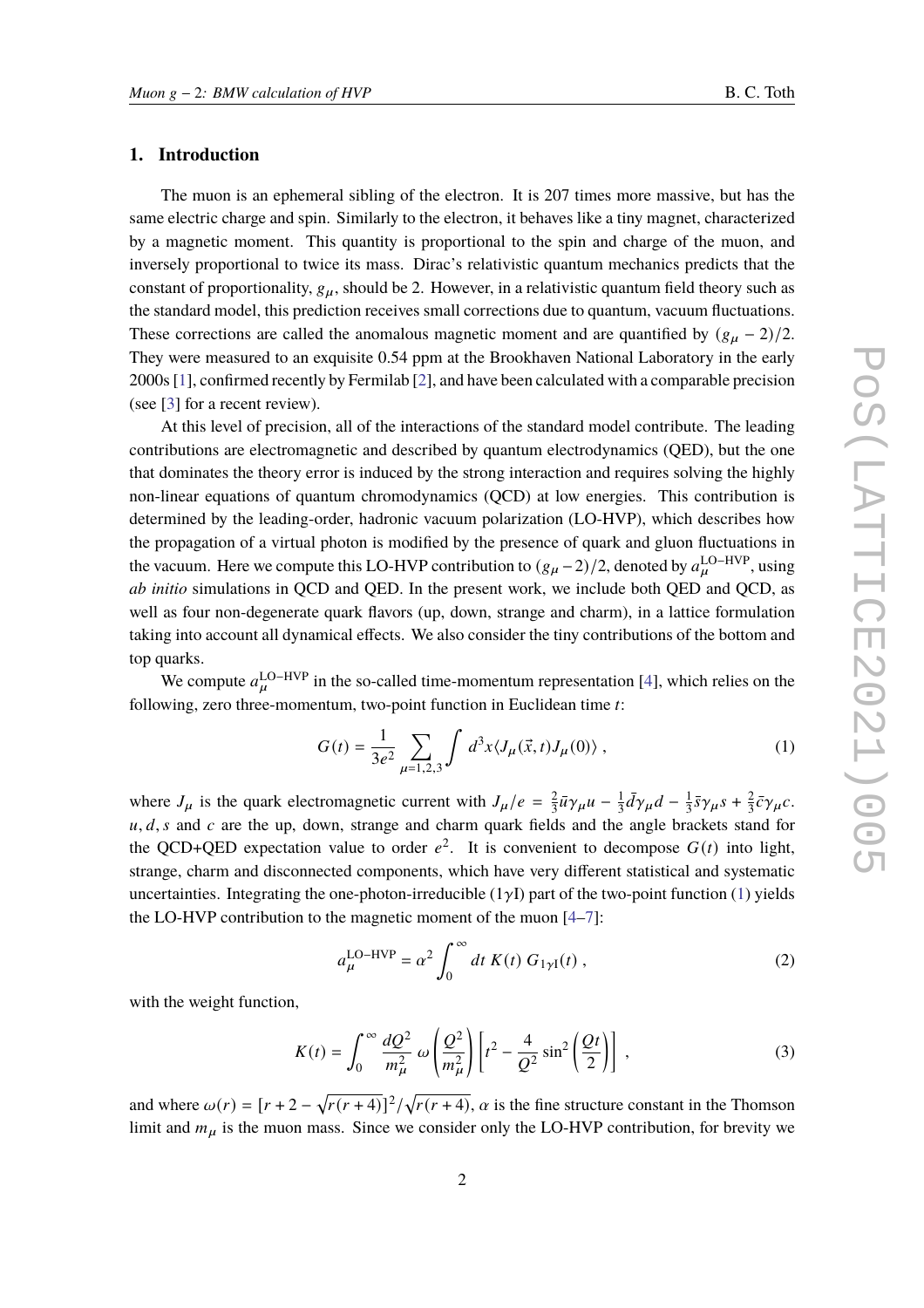drop the superscript and multiply the result by 10<sup>10</sup>, i.e.  $a_{\mu}$  stands for  $a_{\mu}^{\text{LO-HVP}} \times 10^{10}$  throughout this work.

The subpercent precision, that we are aiming for, represents a huge challenge for lattice QCD. To reach that goal, we have to address the following critical issues: scale determination; noise reduction; QED and strong-isospin breaking; infinite-volume and continuum extrapolations. We briefly discuss these one by one. For a more detailed exposition we refer the reader to the Supplementary Information in [\[8](#page-15-5)].

#### **2. Scale determination**

The quantity  $a_{\mu}$  depends on the muon mass. When computing [\(2\)](#page-1-1) on the lattice,  $m_{\mu}$  has to be converted into lattice units,  $am_{\mu}$ , where a is the lattice spacing. A relative error of the lattice spacing propagates into about a twice as large a relative error on  $a_{\mu}$ , so that a has to be determined with a few permil precision. We use the mass of the  $\Omega^-$  baryon,  $M_{\Omega^-} = 1672.45(29)$  MeV [\[9](#page-15-6)], to set the lattice spacing. Here we describe how we determine its QCD contribution; QED corrections are described below.

To extract the mass of the positive-parity, ground-state  $\Omega$  baryon, a number of different operators are available in the staggered formalism. First, there are two operators from the pioneering work of Golterman and Smit [\[10](#page-15-7)]. To label these operators we use the convention of [\[11](#page-15-8)]:

$$
\Omega_{VI}(t) = \sum_{x_k \text{even}} \epsilon_{abc} \left[ S_1 \chi_a S_{12} \chi_b S_{13} \chi_c - S_2 \chi_a S_{21} \chi_b S_{23} \chi_c + S_3 \chi_a S_{31} \chi_b S_{32} \chi_c \right] (x), \tag{4}
$$

$$
\Omega_{\text{XI}}(t) = \sum_{x_k \text{even}} \epsilon_{abc} \left[ S_1 \chi_a S_2 \chi_b S_3 \chi_c \right](x). \tag{5}
$$

Here,  $\chi_a(x)$  is the strange-quark field with color index a. The operator  $S_\mu$  performs a symmetric, gauge-covariant shift in direction  $\mu$ , while  $S_{\mu\nu} \equiv S_{\mu} S_{\nu}$ . Both  $\Omega_{VI}$  and  $\Omega_{XI}$  couple to two different tastes of the  $\Omega$  baryon, which become degenerate in the continuum limit. At finite lattice spacing however, there is a splitting between the two tastes. In principle they could be disentangled by carrying out an analysis involving the correlators of both  $\Omega_{VI}$  and  $\Omega_{XI}$  and also their cross terms. Later, Bailey successfully constructed an operator which only couples to a single taste [\[12\]](#page-15-9). To achieve this, two additional (valence) strange quarks are introduced: the strange-quark field gets an additional "flavor" index:  $\chi_{a\alpha}$  with  $\alpha = 1, 2, 3$ . The operator is then given as

$$
\Omega_{\text{Ba}}(t) = \left[2\delta_{\alpha 1}\delta_{\beta 2}\delta_{\gamma 3} - \delta_{\alpha 3}\delta_{\beta 1}\delta_{\gamma 2} - \delta_{\alpha 2}\delta_{\beta 3}\delta_{\gamma 1} + (\dots \beta \leftrightarrow \gamma \dots)\right] \cdot \sum_{x_k \text{ even}} \epsilon_{abc} \left[S_1 \chi_{a\alpha} S_{12} \chi_{b\beta} S_{13} \chi_{c\gamma} - S_2 \chi_{a\alpha} S_{21} \chi_{b\beta} S_{23} \chi_{c\gamma} + S_3 \chi_{a\alpha} S_{31} \chi_{b\beta} S_{32} \chi_{c\gamma}\right](x). \tag{6}
$$

The mass of this state becomes degenerate with the above two taste partners in the continuum limit. We investigated the difference between these three operators on an ensemble with large statistics. At  $\beta$  = 3.7000, corresponding to our coarsest lattice spacing, we computed the corresponding  $\Omega$  propagators on about 3000 configurations in addition to those used for the current propagator measurements. The effective masses for the above three operators are shown in Figure [1.](#page-3-0) In the asymptotic regime we see deviations below 0.1%, which gives an estimate of the taste violation. We expect that these will get smaller as we go to finer lattice spacings. In this work we chose the  $\Omega_{VI}$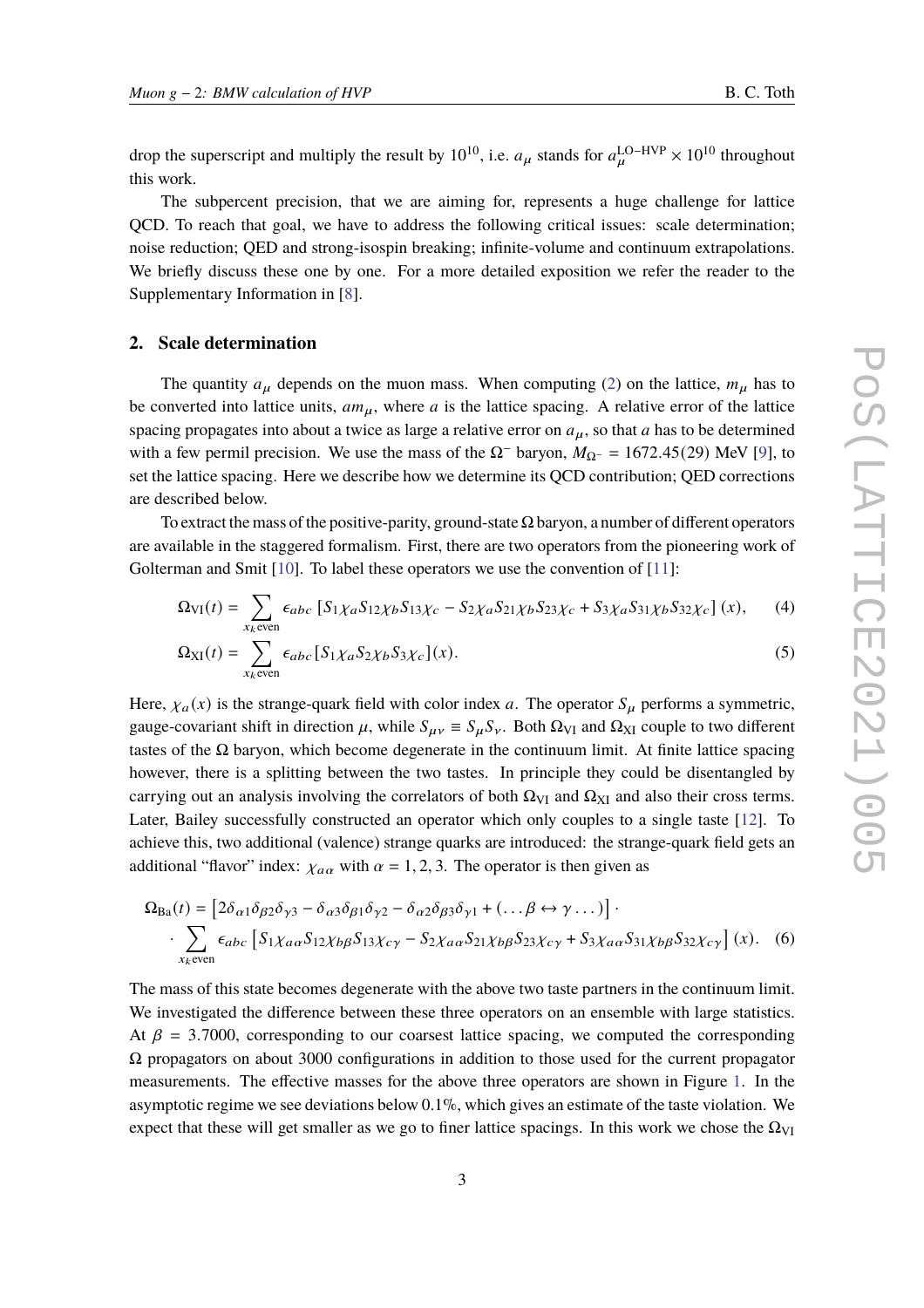<span id="page-3-0"></span>

**Figure 1:** Effective mass of the ground state of the  $\Omega$  baryon in lattice units on our coarsest ensemble with  $\beta$  = 3.7000. Results with three different staggered operators,  $\Omega_{VI}$ ,  $\Omega_{XI}$  and  $\Omega_{Ba}$  are shown. The horizontal lines and the shaded regions represent the fit values and the errors obtained with a four-state fit, Equation [\(7\)](#page-3-1). The dashed lines are the effective masses computed from the fitted functions.

operator for our scale setting measurements. This is justified, since typical statistical and systematic errors on our ensembles are around 0.1%, and thus cover the taste-violation effects estimated here.

On the  $\Omega$  propagators we perform a four-state fit using the fit function h, with two positive and two negative parity states:

<span id="page-3-1"></span>
$$
h(t, A, M) = A_0 h_+(M_0, t) + A_1 h_-(M_1, t) + A_2 h_+(M_2, t) + A_3 h_-(M_3, t)
$$
\n<sup>(7)</sup>

with  $h_+(M,t) = e^{-Mt} + (-1)^{t-1}e^{-M(T-t)}$  and  $h_-(M,t) = -h_+(M, T-t)$  describing the time dependence of the positive and negative parity states. Here  $M_0$  and  $A_0$  are the mass and amplitude of the ground state. In order to stabilize the fit, a prior term was introduced, containing priors on the masses except for the ground state. The prior for the negative parity ground state,  $M_1 = 2012$  MeV, is motivated by the recent observation from the Belle collaboration [\[13\]](#page-15-10). The excited states,  $M_2$  = 2250 MeV and  $M_3$  = 2400 MeV, have not been discovered in experiments so far, so their priors follow from the quark model [\[14\]](#page-15-11). The existence of these undiscovered states is also motivated by lattice thermodynamics below the chiral transition [\[15,](#page-16-0) [16](#page-16-1)].

In addition to the above four-state fit to the  $\Omega$  propagator we also used a mass extraction procedure proposed in [\[17](#page-16-2)], which is based on the Generalized Eigenvalue Problem (GEVP). The method has the advantage of not using priors.

For each time slice t we construct a  $4 \times 4$  matrix  $\mathcal{H}_{i,j}(t) = H_{t+(i-1)+(i-1)}(i, j = 1, \ldots, 4)$ , from the hadron propagator  $H_t$ . Then for a given  $t_a$  and  $t_b$  let  $\lambda(t_a, t_b)$  be an eigenvalue and  $v(t_a, t_b)$  an eigenvector solution to this  $4 \times 4$  generalized eigenvalue problem:

$$
\mathcal{H}(t_a)v(t_a, t_b) = \lambda(t_a, t_b)\mathcal{H}(t_b)v(t_a, t_b).
$$
\n(8)

Here we select the smallest eigenvalue  $\lambda$  and use the corresponding eigenvector  $\nu$  to project out the ground state:

$$
v^+(t_a, t_b) \mathcal{H}(t) v(t_a, t_b), \tag{9}
$$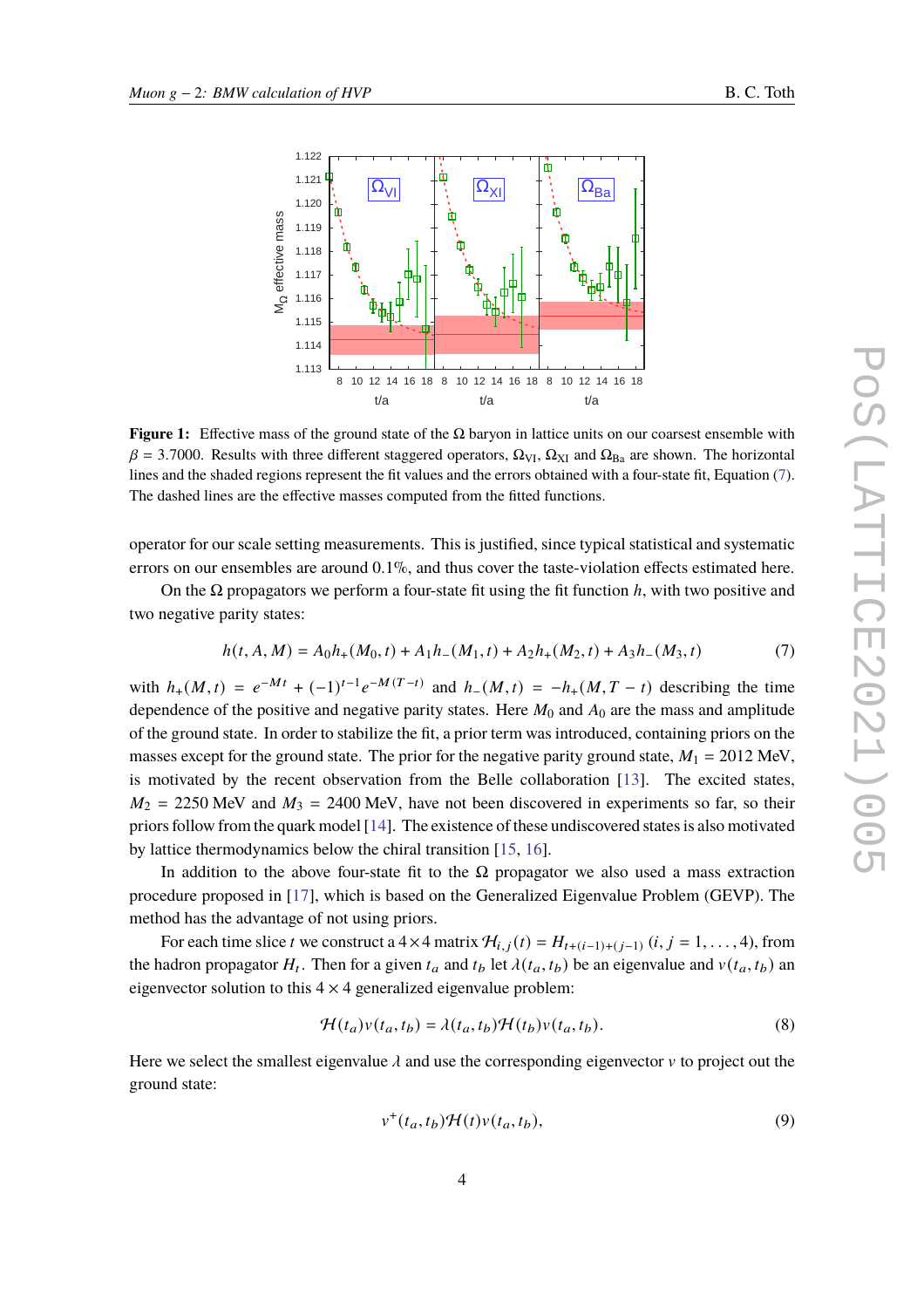which then can be fitted to a simple  $exp(-Mt)$  type function.

The mass extracted using the GEVP gives a third  $M_{\Omega}$  value for each ensemble, beside the results with the four-state fit procedure with two fit ranges. We will use the deviation between these three values as a systematic error in the  $\Omega$  mass determination. More details on the scale determination can be found in Ref. [\[18](#page-16-3)] and in the Supplementary Information of [\[8\]](#page-15-5).

#### **3. Isospin-breaking effects**

Our staggered path integral includes four flavors of quarks,  $f = \{u, d, s, c\}$ , gluon fields U and photon fields  $A$  and is given by:

$$
Z = \int [dU] \exp(-S_g[U]) \int [dA] \exp(-S_\gamma[A]) \prod_f \det M^{1/4}[V_U \exp(ieq_f A), m_f]. \tag{10}
$$

The photon integral measure [ $dA$ ] and action  $S_{\gamma}$  are defined in the QED<sub>L</sub> scheme [\[19](#page-16-4)]. The one-hop staggered matrix in a background field  $W_{\mu}$  can be written as

<span id="page-4-1"></span>
$$
M[W, m] = D[W] + m = \sum_{\mu} D_{\mu}[W_{\mu}] + m,
$$
\n(11)

where  $D_{\mu}$  is the covariant differentiation in the  $\mu$  direction involving W and its adjoint  $W^{\dagger}$  together with the obligatory staggered phases. In the path integral the fermions are coupled to a gauge field that is a product of the exponentiated photon field and of the smeared gluon gauge field  $V_U$ .  $q_f \in \{\pm \frac{2}{3}, -\frac{1}{3}\}$  $\frac{1}{3}, -\frac{1}{3}$  $\frac{1}{3}$ , + $\frac{2}{3}$  $\frac{2}{3}$ } stand for the quark electric charges in units of the positron charge *e*,  $m_f$  for the quark masses and  $\alpha = e^2/(4\pi)$ . We use the notation  $\delta m \equiv m_d - m_u$  for the difference in the up and down quark masses and  $m_l \equiv \frac{1}{2}$  $\frac{1}{2}(m_u + m_d)$  for their average. To simplify later formulas we also introduce the notations

$$
M_f \equiv M[V_U e^{ieq_f A}, m_f] \quad \text{and} \quad \text{dets}[U, A; \{m_f\}, \{q_f\}, e] \equiv \prod_f \text{det } M_f^{1/4}, \quad (12)
$$

where the latter is the product of all fermion determinants.

In this work isospin-breaking is implemented by taking derivatives with respect to the isospinbreaking parameters and by measuring the so obtained derivative operators on isospin-symmetric configurations [\[20\]](#page-16-5). We introduce a set of notations for isospin-symmetric observables and their isospin-breaking derivatives. Consider the observable  $X(e, \delta m)$ , which is a function of e and  $\delta m$ . Then we define

<span id="page-4-0"></span>
$$
X_0 \equiv X(0,0), \qquad X'_m \equiv m_l \frac{\partial X}{\partial \delta m}(0,0), \qquad X'_1 \equiv \frac{\partial X}{\partial e}(0,0), \qquad X''_2 \equiv \frac{1}{2} \frac{\partial^2 X}{\partial e^2}(0,0). \tag{13}
$$

We take into account only leading-order isospin-breaking in this work, so no higher derivatives are needed.

In the case of the fermion determinant, the isospin-symmetric value is denoted by dets $<sub>0</sub>$ . Since</sub> dets is symmetric under the exchange  $u \leftrightarrow d$ , the strong-isospin-breaking of dets is zero at leading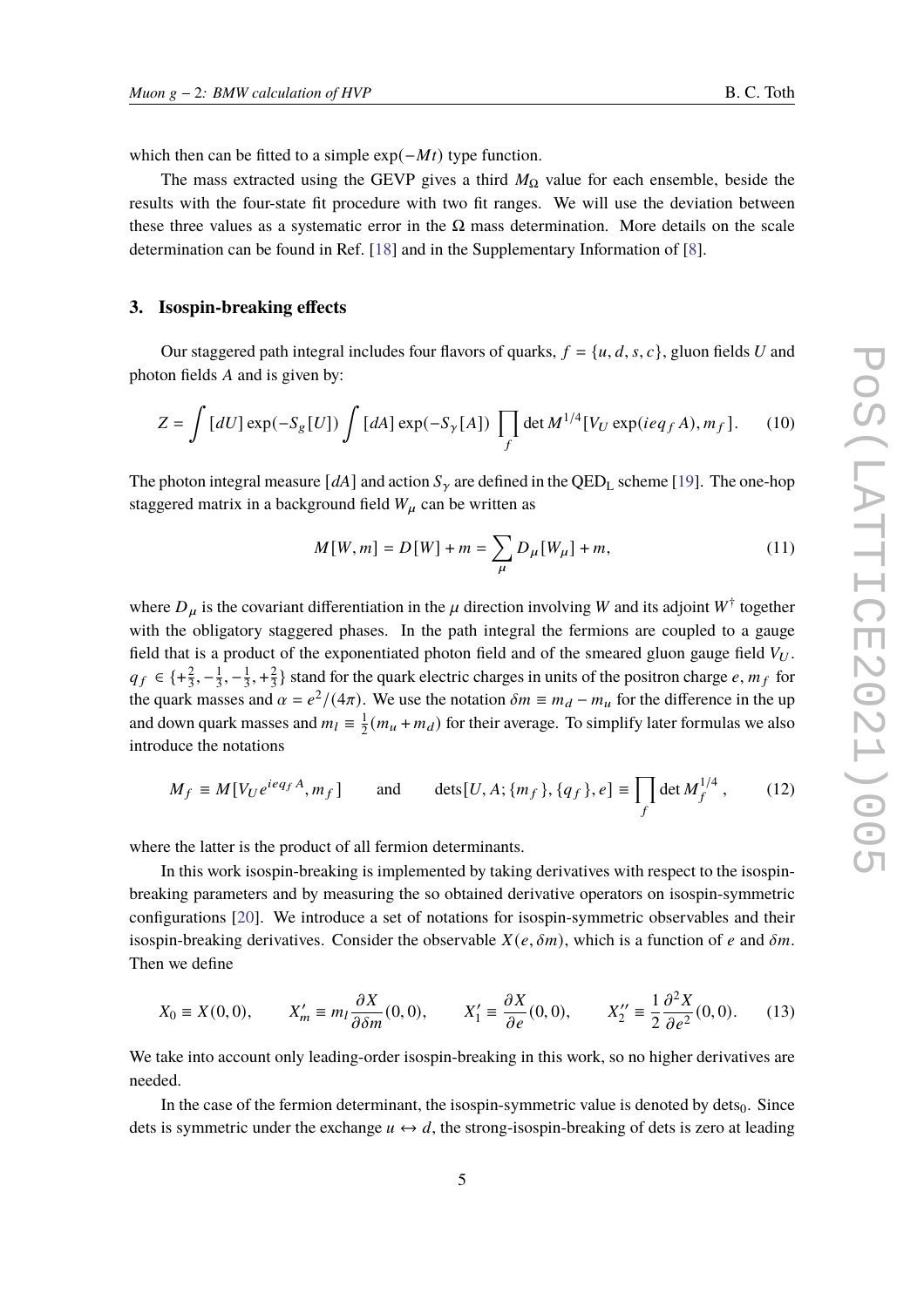order:  $\text{dets}'_m = 0$ . The electromagnetic derivatives are

$$
\frac{\text{dets}'_1}{\text{dets}_0} = \sum_f \frac{q_f}{4} \text{Tr}\left(M_f^{-1} D[iAV_U]\right),\tag{14}
$$

$$
\frac{\text{dets}_2''}{\text{dets}_0} = \frac{1}{2} \left[ \left( \frac{\text{dets}_1'}{\text{dets}_0} \right)^2 - \sum_f \frac{q_f^2}{4} \text{Tr} \left( M_f^{-1} D[A^2 V_U] \right) - \sum_f \frac{q_f^2}{4} \text{Tr} \left( M_f^{-1} D[iAV_U] M_f^{-1} D[iAV_U] \right) \right],
$$

where Tr is trace over color and spacetime indices and the argument of the D operator is a  $3 \times 3$ complex matrix valued field, e.g.  $A^2V_U$  has components  $A_{\mu,x}^2[V_U]_{\mu,x}$ . The implementation of these derivatives is detailed in Refs. [\[8](#page-15-5), [21](#page-16-6)].

We also make a distinction between the electric charge in the fermion determinant and in the operator that we measure. We call the former sea electric charge and denote it by  $e_s$ , the latter is the valence electric charge and is denoted by  $e_y$ . For an observable X that depends on both the valence and sea charges,  $X(e_v, e_s)$ , the second order electric charge derivatives are defined as follows:

$$
X_{20}^{"'} \equiv \frac{1}{2} \frac{\partial^2 X}{\partial e_v^2}(0,0), \qquad X_{11}^{"'} \equiv \frac{\partial^2 X}{\partial e_v \partial e_s}(0,0), \qquad X_{02}^{"'} \equiv \frac{1}{2} \frac{\partial^2 X}{\partial e_s^2}(0,0). \tag{15}
$$

For functions that depend on either  $e_y$  or  $e_s$ , but not on both, we use the single digit notations of Equation [\(13\)](#page-4-0).

The expectation value of an operator O is calculated by inserting  $O[U, A]$  into the integrand of the path integral of Equation  $(10)$  and normalizing the integral by Z. Here we consider operators whose photon field dependence arises entirely from the photon-quark interaction, i.e.  $O = O[U, e_{\nu}A]$ . The expectation value of this operator depends on  $\delta m$ ,  $e_{\nu}$  and  $e_s$ , and the expansion in isospin breaking corrections can be written as:

<span id="page-5-0"></span>
$$
\langle O \rangle = [\langle O \rangle]_0 + e_v^2 \langle O \rangle_{20}^{\prime\prime} + e_v e_s \langle O \rangle_{11}^{\prime\prime} + e_s^2 \langle O \rangle_{02}^{\prime\prime} + \frac{\delta m}{m_l} \langle O \rangle_m^{\prime}.
$$
 (16)

Here, the individual terms can be expressed as expectation values obtained with the isospinsymmetric path integral, which we denote by  $\langle \ldots \rangle_0$ . The concrete expressions are:

isospin-symmetric: 
$$
[\langle O \rangle]_0 = \langle O_0 \rangle_0
$$
  
\nged valence-valence:  $\langle O \rangle_{20}^{\prime\prime} = \langle O_2^{\prime\prime} \rangle_0$   
\nged sea-valence:  $\langle O \rangle_{11}^{\prime\prime} = \left\langle O_1^{\prime} \frac{\text{dets}_1^{\prime}}{\text{dets}_0} \right\rangle_0$   
\nged sea-sea:  $\langle O \rangle_{02}^{\prime\prime} = \left\langle O_0 \frac{\text{dets}_2^{\prime\prime}}{\text{dets}_0} \right\rangle_0 - \langle O_0 \rangle_0 \left\langle \frac{\text{dets}_2^{\prime\prime}}{\text{dets}_0} \right\rangle_0$   
\nstrong-isospin-breaking:  $\langle O \rangle_m^{\prime} = \langle O_m^{\prime} \rangle_0$ 

In the derivation of these expressions we use  $\left\langle \frac{\text{dests}'_1}{\text{dets}_0} \right\rangle$  $\overline{\phantom{a}}$  $_{0} = 0.$ 

Note that Equation [\(16\)](#page-5-0) is an expansion in bare parameters and not what we consider a decomposition into isospin-symmetric and isospin breaking parts. The latter involves derivatives with respect to renormalized observables and our prescription for that is given in Section [3.1.](#page-6-0) There is no need to introduce a renormalized electromagnetic coupling though: its running is an  $O(e^4)$ effect, i.e. beyond the leading order isospin approximation that we consider here.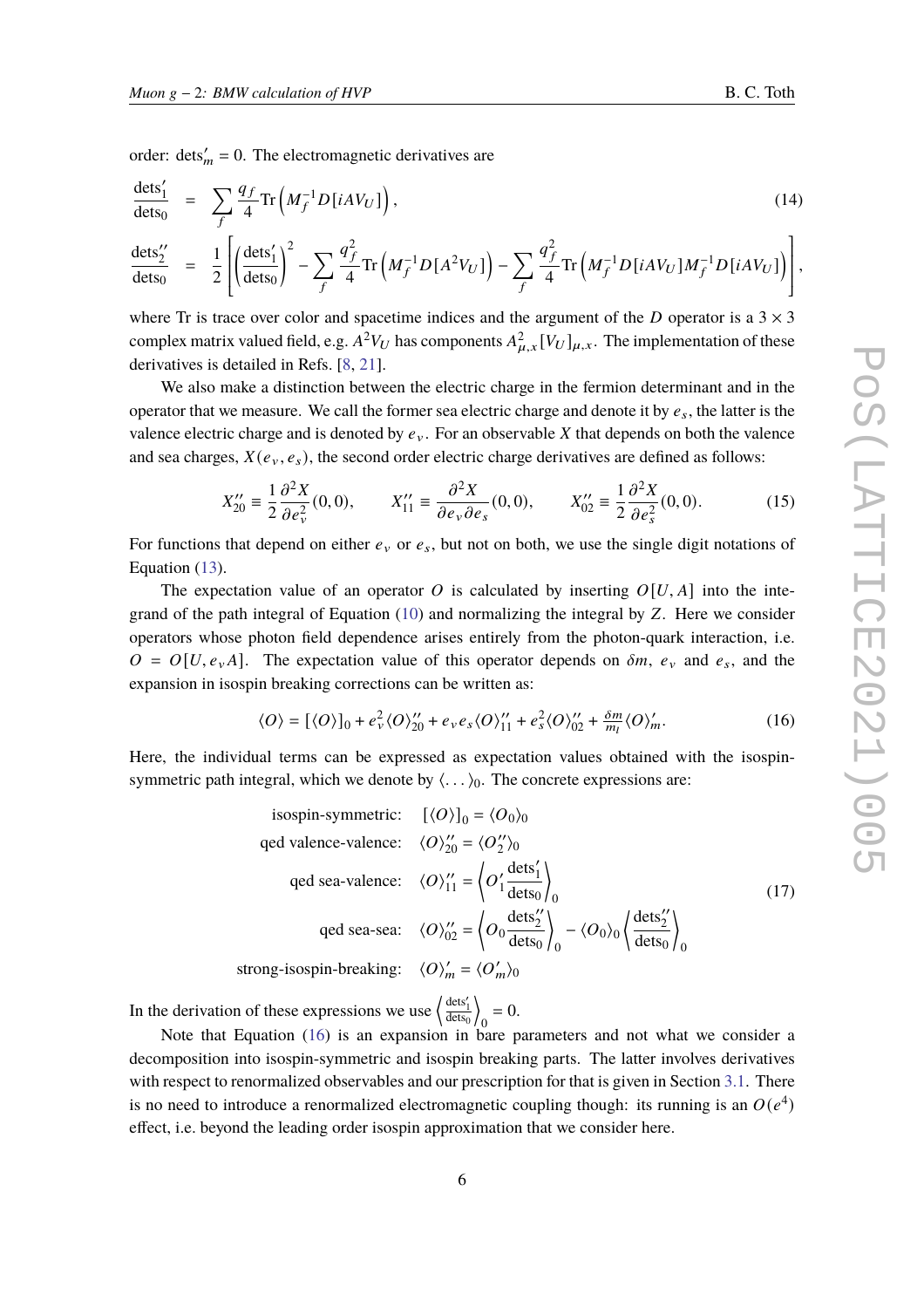#### <span id="page-6-0"></span>**3.1 Isospin-breaking decomposition**

For various purposes it is useful to decompose the observables into isospin-symmetric and isospin-breaking parts. This requires a matching of the isospin symmetric and full theories, in which we specify a set of observables that must be equal in both theories. Of course, different sets will lead to different decompositions, which is commonly referred to as scheme dependence. Only the sum of the components, i.e. the result in the full theory, is scheme independent.

A possible choice for the observables are the Wilson-flow–based  $w_0$  scale and the masses of mesons built from an up/down/strange and an anti-up/down/strange quark,  $M_{uu}/M_{dd}/M_{ss}$ . These mesons are defined by taking into account only the quark-connected contributions in their two-point functions [\[22\]](#page-16-7). Their masses are practical substitutes for the quark masses. Also, they are neutral and have no magnetic moment, so they are a reasonable choice for an isospin decomposition. These masses cannot be measured in experiments, but have a well defined continuum limit and thus a physical value can be associated to them. In particular, we use the combinations  $M_{\pi_\chi}^2 \equiv$ 1  $\frac{1}{2}(M_{uu}^2 + M_{dd}^2)$  and  $\Delta M^2 \equiv M_{dd}^2 - M_{uu}^2$ . For the determination of the physical values of  $w_0$ ,  $M_{ss}$ and  $\Delta M^2$ , see the Supplementary Information of [\[8](#page-15-5)].

For the decomposition we start with the QCD+QED theory and parameterize our observable  $\langle O \rangle$  with the quantities defined above:

$$
\langle O \rangle (M_{\pi_X} w_0, M_{ss} w_0, \frac{L}{w_0}, \Delta M w_0, e) \tag{18}
$$

Here, the continuum limit is assumed. We can isolate the electromagnetic part by switching off the electromagnetic coupling, while keeping the other parameters fixed. The strong-isospin-breaking part is given by the response to the  $\Delta M$  parameter, and the isospin-symmetric part is just the remainder:

$$
\langle O \rangle_{\text{qed}} \equiv e^2 \cdot \left. \frac{\partial \langle O \rangle}{\partial e^2} \right|_{M_{\pi_X} w_0, M_{ss} w_0, \frac{L}{w_0}, \Delta M w_0, e=0} \tag{19}
$$

$$
\langle O \rangle_{\text{sib}} \equiv (\Delta M w_0)^2 \cdot \frac{\partial \langle O \rangle}{\partial (\Delta M w_0)^2} \bigg|_{M_{\pi_\chi} w_0, M_{ss} w_0, \frac{L}{w_0}, \Delta M w_0 = 0, e = 0} \tag{20}
$$

$$
\langle O \rangle_{\text{iso}} \equiv \langle O \rangle (M_{\pi_X} w_0, M_{ss} w_0, \frac{L}{w_0}, 0, 0). \tag{21}
$$

One can also define the decomposition at a finite lattice spacing, for which  $w_0$  in lattice units can be additionally fixed. In doing so the isospin symmetric part  $\langle O \rangle_{\text{iso}}$  has to be distinguished from the value of the observable at the bare isospin-symmetric point  $[\langle O \rangle]_0$ .

#### **4. Noise reduction techniques**

In this section we consider quantities at the isospin-symmetric point; noise reduction techniques for the isospin-breaking part are discussed in Refs. [\[8](#page-15-5), [21\]](#page-16-6). For the strange and charm connected contributions,  $C_0^{\text{strange}}$ <sup>strange</sup> and  $C_0^{\text{charm}}$ , and for the disconnected contribution  $C_0^{\text{disc}}$  we use the same measurements that are presented in our previous work [\[23\]](#page-16-8). A new measurement procedure is implemented for the light connected component  $C_0^{\text{light}}$  $\frac{0}{0}$ . It is used to reanalyze the old configurations and make measurements on new ensembles. This plays a key role in reducing the final statistical error in  $a_{\mu}$ .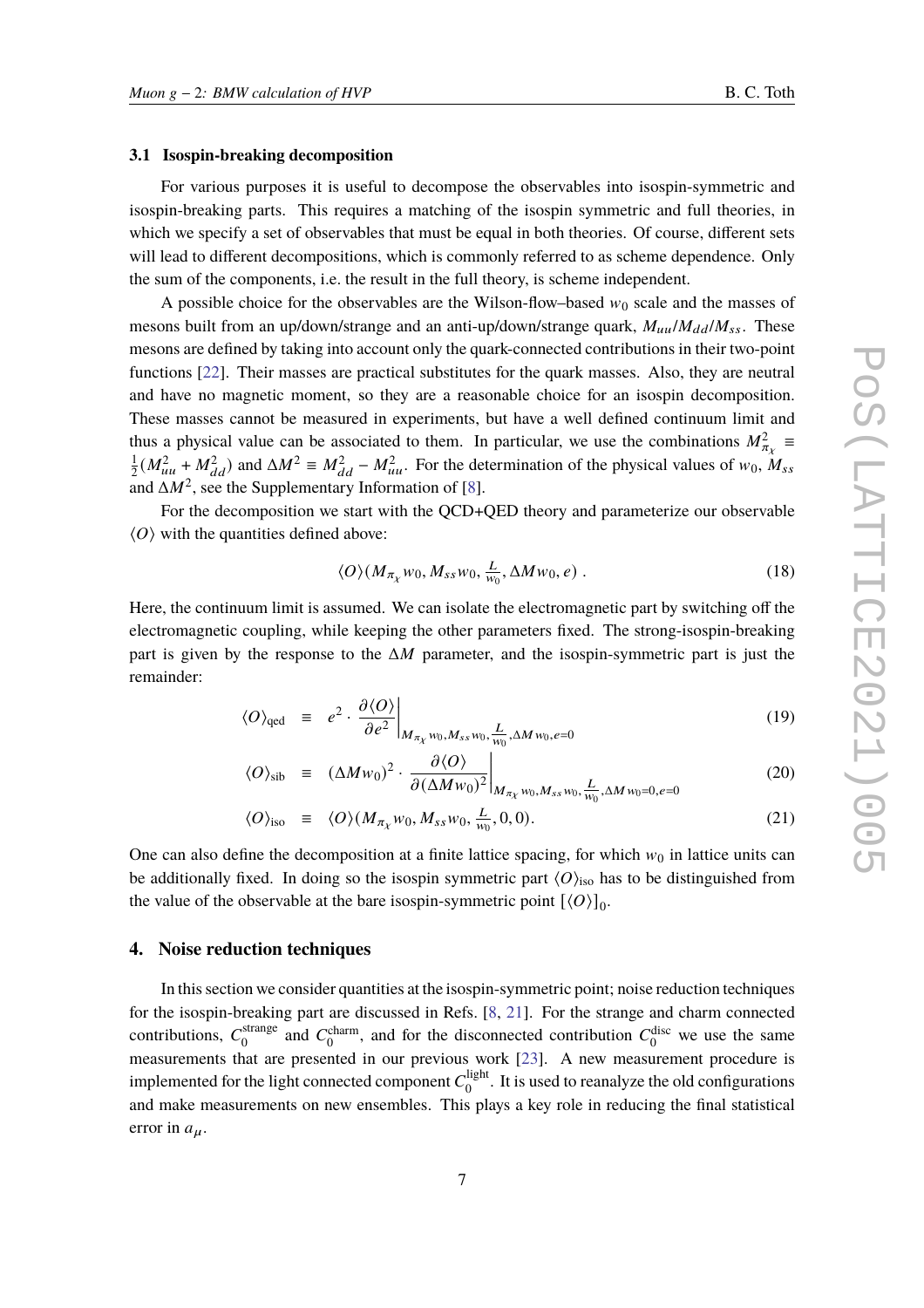#### **4.1 Low Mode Averaging**

The technique utilizes the lowest eigenmodes of the fermion matrix; for an early work with low eigenmodes, see [\[24\]](#page-16-9). The way in which we use these modes here is essentially the same as in [\[25](#page-16-10)], where it is called Low Mode Substitution. In the space orthogonal to these modes, the computational effort is reduced considerably by applying imprecise (aka. sloppy) matrix inversions. This is called the Truncated Solver Method [\[26\]](#page-16-11) or All Mode Averaging [\[27](#page-16-12)]. Here we describe the technique for the connected part of the current propagator. The same technique was applied recently for magnetic moment computations in [\[28](#page-16-13)] also.

We consider the connected current propagator for timelike separation, and perform an averaging over the source positions, together with a zero spatial-momentum projection at the sink:

$$
C(t,\bar{t}) \equiv \frac{1}{3L^3} \sum_{\vec{x},\vec{x},\mu=1,2,3} C_{\mu,x,\mu,\bar{x}}^{\text{conn}}(m_l,0) = -\frac{1}{12L^3} \sum_{\mu=1,2,3} \text{ReTr} \left[ \mathcal{D}_{\mu,t} M^{-1} \mathcal{D}_{\mu,\bar{t}} M^{-1} \right],\tag{22}
$$

where  $\mathcal{D}_{\mu,t} = \sum_{\vec{x}} D_{\mu}[iP_x U]$  is an operator that performs a symmetric, gauge-covariant shift on a vector  $v_{x}$ :

<span id="page-7-0"></span>
$$
[\mathcal{D}_{\mu,t}v]_x = i\eta_{\mu,x} \left( U_{\mu,x}v_{x+\mu} + U_{\mu,x-\mu}^{\dagger}v_{x-\mu} \right) \cdot \delta_{x_4,t} , \qquad (23)
$$

where  $\eta_{\mu,x}$  are the staggered phases. We use the simplifying notation  $\mathcal{D} = \mathcal{D}_{\mu,t}$  and  $\overline{\mathcal{D}} = \mathcal{D}_{\mu,\overline{t}}$  in the following. In Equation [\(22\)](#page-7-0), we apply the real part to reduce noise, because the imaginary part vanishes anyway after averaging over gauge configurations.

Using the lowest eigenmodes of  $M$  we split the quark propagator into an eigenvector part and into its orthogonal complement, denoted by "e" and "r", respectively:

$$
M^{-1} = M_e^{-1} + M_r^{-1}, \qquad M_e^{-1} = \sum_i \frac{1}{\lambda_i} v_i v_i^{\dagger} \qquad \text{and} \qquad M_r^{-1} = M^{-1} \left( 1 - \sum_i v_i v_i^{\dagger} \right), \tag{24}
$$

where  $v_i/\lambda_i$  is the *i*-th eigenvector/eigenvalue of the operator M. Correspondingly, C splits into eigen-eigen, rest-eigen and rest-rest contributions:

$$
C = C_{ee} + C_{re} + C_{rr} = -\frac{1}{4L^3} \sum_{\substack{p=e,r \ q=e,r}} \text{ReTr} \left[ \mathcal{D}M_p^{-1} \overline{\mathcal{D}} M_q^{-1} \right],
$$
 (25)

where an average over  $\mu$  is assumed but not shown explicitely. The benefit of this decomposition is that the trace in the **eigen-eigen part** can be calculated exactly, and is thus equivalent to calculating the propagator with all possible sources in position space. This is the main ingredient for the noise reduction. Though no extra inversions are needed in this part, it has to be optimized carefully, since there is a double sum over the eigenmodes, where each term is a scalar product  $v_i^{\dagger} \mathcal{D} v_j$ . In the **resteigen part** we have terms  $v_i^{\dagger} \mathcal{D} M_r^{-1} \overline{\mathcal{D}} v_i$  and also terms where  $\mathcal D$  and  $\overline{\mathcal D}$  are exchanged. Therefore, this part is only a single sum over the eigenmodes, and each term involves one matrix inversion. Note that these inversions are preconditioned by the eigenvectors, so they need many fewer iterations than standard inversions. Additionally, we speed up the inversions by running them with a reduced precision, and for some randomly selected eigenvectors we correct for the small bias by adding the difference between a high precision solver and the reduced precision one [\[26,](#page-16-11) [27](#page-16-12)]. Finally, the **rest-rest part** is evaluated using random source vectors  $\xi$ : we calculate  $\xi^{\dagger} \mathcal{D} M_r^{-1} \overline{\mathcal{D}} M_r^{-1} \xi$ , which requires two inversions per random source. The reduced precision inverter technique is used here too. The improvement achieved by using these noise reduction techniques is shown in Figure [2.](#page-8-0)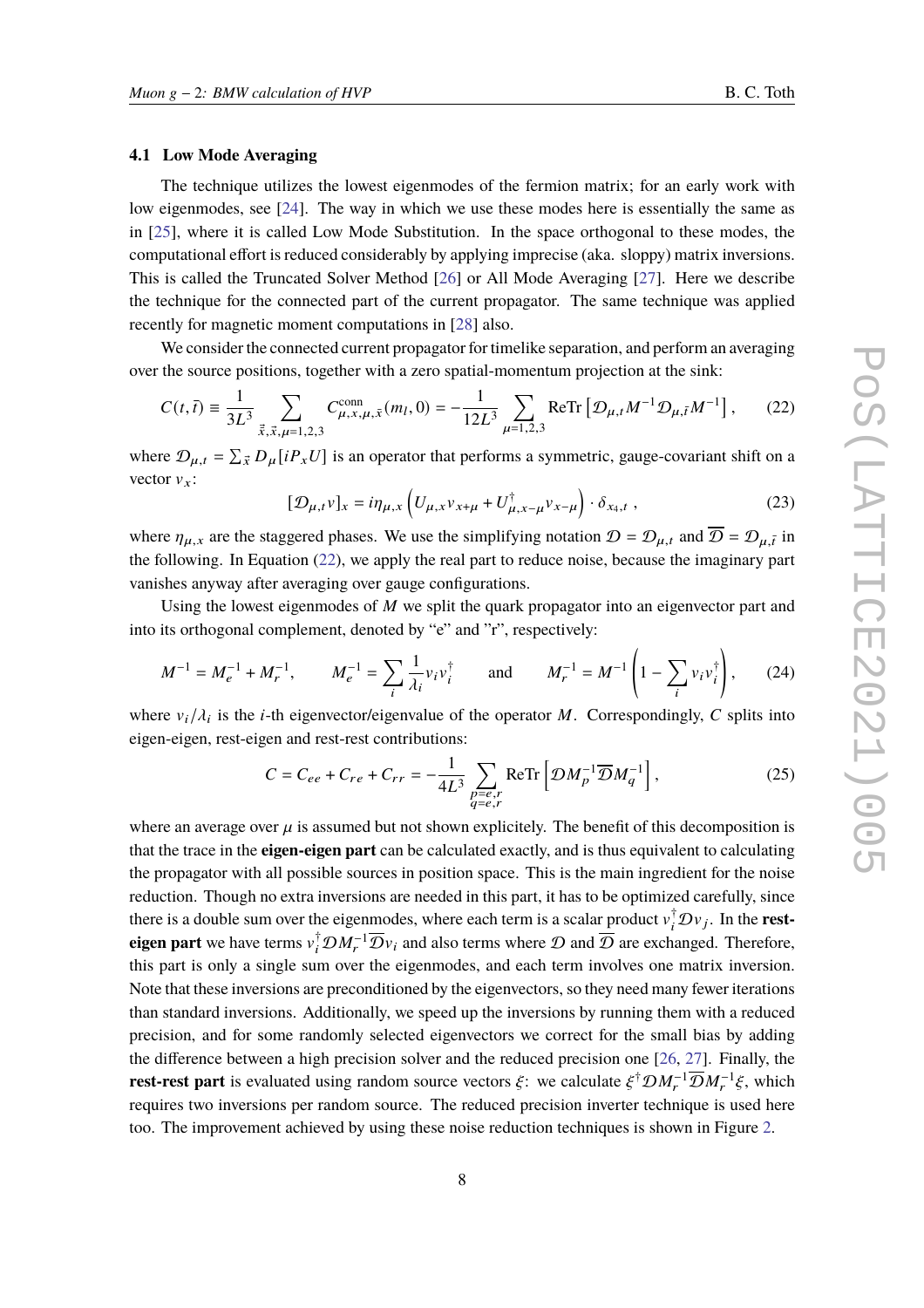<span id="page-8-0"></span>

**Figure 2:** Comparison of a conventional random source based technique, as we applied it in our earlier work [\[23\]](#page-16-8), and the low-mode improvement technique of this work on a  $\beta$  = 3.9200 4stout ensemble for the case of  $[a_{\mu}^{\text{light}}]_0$ 's upper and lower bounds (see Section [4.2\)](#page-8-1).

### <span id="page-8-1"></span>**4.2** Upper and lower bounds on  $\langle JJ \rangle$

In the case of the light and disconnected contributions to the current propagator, the signal deteriorates quickly as distance is increased. To calculate the HVP, a sum over time of the propagator has to be performed. As was suggested in [\[29](#page-16-14), [30](#page-17-0)], we introduce a cut in time  $t_c$ , beyond which the propagator is replaced by upper and lower bounds, thereby reducing the statistical noise. Our estimate is given by the average of the bounds at a  $t_c$  where the two bounds meet. The bounds are derived from the fact that the current propagator is a sum of exponentials with positive coefficients.

For the **light connected propagator** at the isospin-symmetric point the bounds express the positivity (lower bound) and that the propagator should decay faster than the exponential of two pions (upper bound). They are given as

$$
0 \le G^{\text{light}}(t) \le G^{\text{light}}(t_c) \frac{\varphi(t)}{\varphi(t_c)},\tag{26}
$$

where  $\varphi(t) = \exp(-E_{2\pi}t)$ . For  $E_{2\pi}$  we use the energy of two non-interacting pions with the smallest non-zero lattice momentum  $2\pi/L$ . The larger the  $t_c$  the better the upper bound, but it comes with more statistical noise.

The exponential decay above assumes an infinite time extent,  $T = \infty$ . We incorporate the effects of a finite- $T$  using next-to-leading-order chiral perturbation theory. There the exponential decay with the two-pion energy gets replaced by the following cosh-type form:

$$
\exp(-E_{2\pi}t) \longrightarrow \frac{\cosh[E_{2\pi}(t-T/2)]+1}{\cosh(E_{2\pi}T/2)-1}.
$$
\n(27)

In the case of the isospin-symmetric **disconnected propagator** the bounds are

$$
0 \le -G^{\text{disc}}(t) \le \frac{1}{10}G^{\text{light}}(t_c)\frac{\varphi(t)}{\varphi(t_c)} + G^{\text{strange}}(t) + G^{\text{charm}}(t). \tag{28}
$$

Since the strange and charm terms fall off much faster than the light and disconnected one, their contribution does not change the value of  $t_c$  obtained.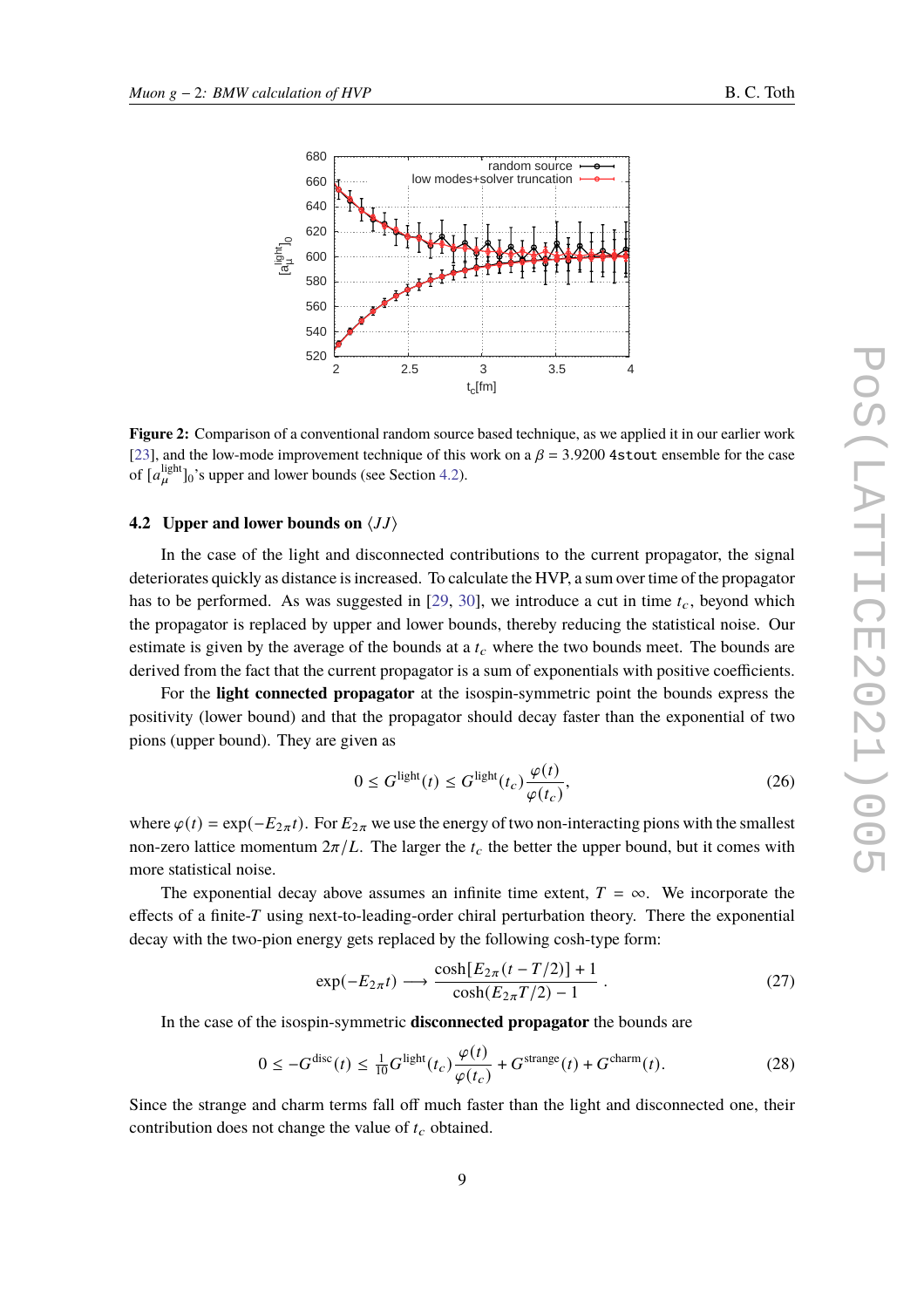### **5. Finite-size effects**

We compute finite-size effects on  $a<sub>µ</sub>$  in a systematic way, which includes dedicated lattice simulations, chiral perturbation theory and phenomenological models. The concrete goal is to provide a single number that is to be added to the continuum-extrapolated lattice result obtained in a reference box, which is defined by a spatial extent of  $L_{ref} = 6.272$  fm and a temporal extent of  $T_{\text{ref}} = \frac{3}{2}$  $\frac{3}{2}L_{\text{ref}}$ . For a more extensive description see Ref. [\[8](#page-15-5)].

We perform dedicated lattice simulations with two different lattice geometries: one is a  $56 \times 84$  lattice with the reference box size and the other is a large  $96 \times 96$  lattice with box size  $L = L_{\text{big}} = 10.752$  fm and  $T = T_{\text{big}} = L_{\text{big}}$ . Since taste violations distort the finite-size effects, we designed a new action with highly-suppressed taste breaking, which we call 4HEX (see [\[8](#page-15-5)]). Our strategy is then to compute the finite-size correction as the following sum:

<span id="page-9-0"></span>
$$
a_{\mu}(\infty, \infty) - a_{\mu}(L_{\text{ref}}, T_{\text{ref}}) =
$$
  
= 
$$
[a_{\mu}(L_{\text{big}}, T_{\text{big}}) - a_{\mu}(L_{\text{ref}}, T_{\text{ref}})]_{\text{4HEX}} + [a_{\mu}(\infty, \infty) - a_{\mu}(L_{\text{big}}, T_{\text{big}})]_{\text{XPT}}.
$$
 (29)

The first difference on the right hand side is taken from the dedicated 4HEX simulations. The second difference is expected to be much smaller than the first and is taken from a non-lattice approach: two-loop chiral perturbation theory.

We consider four non-lattice approaches to compute both differences on the right hand side of Equation [\(29\)](#page-9-0). In the case of the first difference, the results obtained are compared to our 4HEX simulations. The first approach is chiral perturbation theory (XPT) to next-to-leading and nextto-next-to-leading orders (NLO and NNLO), the second is the Meyer-Lellouch-Luscher-Gounaris-Sakurai model (MLLGS), the third approach is that of Hansen and Patella (HP) [\[31\]](#page-17-1) and the fourth is the rho-pion-gamma model of [\[32\]](#page-17-2), which we abbreviate as RHO here.

We compute the first difference in Equation [\(29\)](#page-9-0) using dedicated simulations with the 4HEX action. We use the harmonic-mean-square (HMS) to set the physical point:

$$
M_{\pi,\rm HMS}^{-2} \equiv \frac{1}{16} \sum_{\alpha} M_{\pi,\alpha}^{-2} ,
$$

defined as an average over the masses of the 16 pion tastes,  $M_{\pi,\alpha}$ . We set  $M_{\pi,\text{HMS}}$  to the physical value of the pion mass, which requires lowering the Goldstone-pion mass to 110 MeV. This way of fixing the physical point results in much smaller lattice artefacts than the usual setting with the Goldstone-pion, at least for an observable like the finite-size effect. To generate the 4HEX data set, we performed simulations with two different Goldstone pion masses:  $M_{\pi}$  = 104 MeV and 121 MeV. To set the physical point as described above, we perform an interpolation from these two pion masses to  $M_{\pi} = 110$  MeV.

To compute  $a_{\mu}^{\text{light}}$  from the current propagator in our 4HEX simulations we use the upper and lower bound technique described in Section [4.2.](#page-8-1) Results for the  $M_{\pi} = 121$  MeV simulation point are plotted in Figure [3.](#page-10-0) The bounds meet at around 4.2 fm and 4.7 fm on the small and large volumes, respectively. At these distances we take the average of the two bounds as an estimate for  $a_\mu^{\rm light}$ .

We only have one lattice spacing with the 4HEX action, so the finite-size effects cannot be extrapolated to the continuum limit. We estimate the cutoff effect of the result by comparing  $a_{\mu}^{\text{light}}$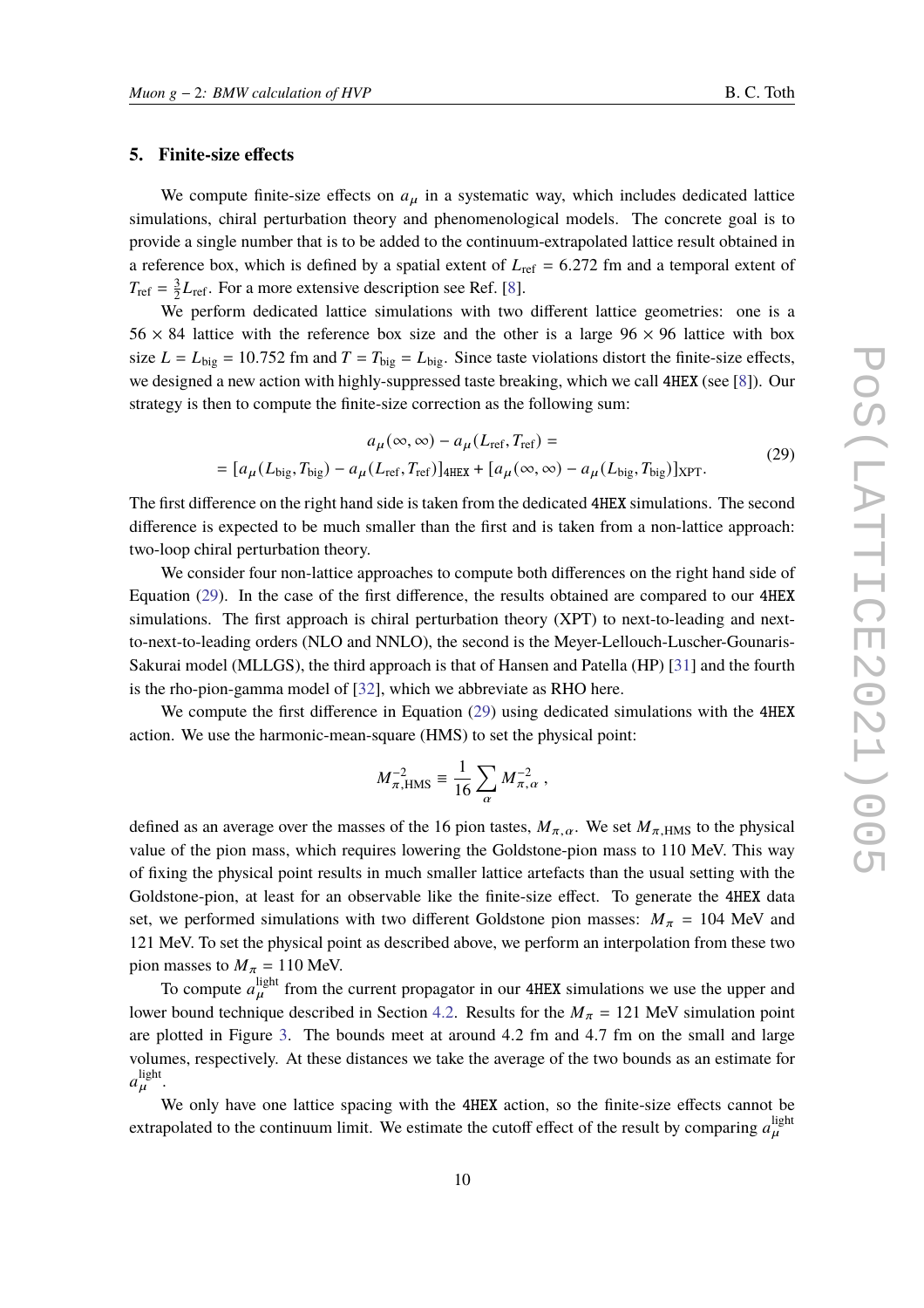<span id="page-10-0"></span>

**Figure 3:** Upper and lower bounds on the light isospin-symmetric component of  $a_{\mu}$ . The results shown here are obtained with the 4HEX action on two different volumes at  $a = 0.112$  fm lattice spacing and  $M_{\pi}$  = 121 MeV Goldstone-pion mass. We also have another simulation with  $M_{\pi}$  = 104 MeV mass. From these two we interpolate to  $M_{\pi} = 110$  MeV.

with the 4HEX action at this single lattice spacing to the continuum extrapolated 4stout lattice result, both in the  $L_{\text{ref}}$  volume. The 4HEX result is about 7% larger than the continuum value. Therefore we reduce the measured finite-size effect by  $7\%$ , and assign a  $7\%$  uncertainty to this correction step. For the difference we get

<span id="page-10-1"></span>
$$
a_{\mu}(L_{\text{big}}, T_{\text{big}}) - a_{\mu}(L_{\text{ref}}, T_{\text{ref}}) = 18.1(2.0)_{\text{stat}}(1.4)_{\text{cont}}.
$$
 (30)

The result includes a  $\left(\frac{9}{10}\right)$  charge factor, and the first error is statistical and the second is an estimate of the cutoff effect.

The finite-size effects computed in various non-lattice approaches are collected in Table [1.](#page-11-0) Except for the NLO result, the different models give finite-size effects of similar size, which agree well with the lattice determination of Equation [\(30\)](#page-10-1). We also see that, according to the models, the finite- $T$  effect is much smaller than the finite- $L$  effect.

The good agreement for the finite-size effect in the reference box, between the models and the lattice, gives us confidence that the models can be used to reliably compute the very small, residual, finite-size effect of the large box. The corresponding model estimates can be found in Table [1.](#page-11-0) For an infinite-time extent the NNLO XPT, the HP and RHO approaches agree nicely. As a final value for the large-box, finite-size effect we take the NNLO XPT result including finite- $T$  effects:

$$
a_{\mu}(\infty,\infty) - a_{\mu}(L_{\text{big}},T_{\text{big}}) = 0.6(0.3)_{\text{big}},
$$

where the uncertainty is an estimate of higher-order effects, given here by the difference of the NNLO and NLO values.

For our final result for the finite-size effect in the reference box, we also include the contribution of isoscalar channel and isospin-breaking effects giving:

$$
a_{\mu}(\infty,\infty) - a_{\mu}(L_{\text{ref}},T_{\text{ref}}) = 18.7(2.0)_{\text{stat}}(1.4)_{\text{cont}}(0.3)_{\text{big}}(0.6)_{I=0}(0.1)_{\text{qed}}[2.5].
$$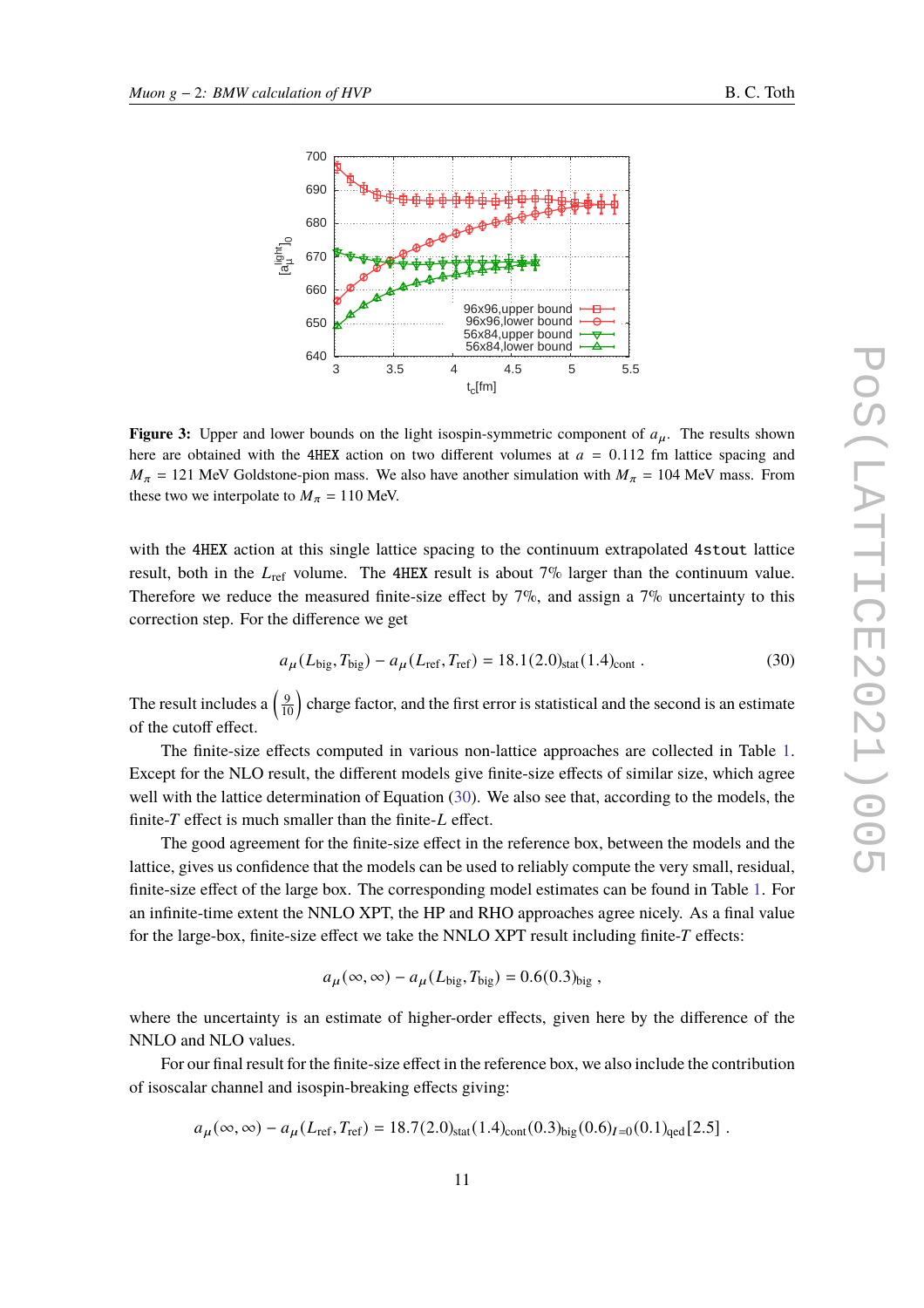<span id="page-11-0"></span>

|                                                                                     | <b>NLO XPT</b> | NNLO XPT | <b>MLLGS</b> | HP   | <b>RHO</b> |
|-------------------------------------------------------------------------------------|----------------|----------|--------------|------|------------|
| $a_{\mu}(L_{\text{big}}, T_{\text{big}}) - a_{\mu}(L_{\text{ref}}, T_{\text{ref}})$ | 11.6           | 15.7     | 17.8         |      |            |
| $a_{\mu}(L_{\text{big}}, \infty) - a_{\mu}(L_{\text{ref}}, \infty)$                 | 11.2           | 15.3     | 17.4         | 16.3 | 14.8       |
| $a_{\mu}(\infty, \infty) - a_{\mu}(L_{\text{big}}, T_{\text{big}})$                 | 0.3            | 0.6      |              |      |            |
| $a_{\mu}(\infty, \infty) - a_{\mu}(L_{\text{big}}, \infty)$                         | 1.2            | 1.4      |              | 1.4  |            |

**Table 1:** Finite-size effect in the reference box of the isospin-symmetric component of  $a<sub>u</sub>$ . The figures are obtained in various model approaches.

The first error is the statistical uncertainty of our 4HEX computation, the second is an estimate of the 4HEX cutoff effects, the third is the uncertainty of the residual finite-size effect of the "big" lattice, the fourth is a XPT estimate of the  $I = 0$  finite size effect and the fifth is an estimate of the isospin-breaking effects. The last, total error in the square-brackets is the sum of the first five, added in quadrature.

#### **6. Taste improvement**

As is well known, some of the most important cutoff effects of staggered fermions are taste violations. At long distances, these violations distort the pion spectrum. Since  $a<sub>u</sub>$  is predominantly a long-distance observable, dominated by a two-pion contribution, including the  $\rho$  resonance, we expect these effects to be largest in the light-quark terms.

We investigate various physically motivated models for reducing long-distance taste violations in our lattice results. We consider three techniques: next-to-next-to-leading order chiral perturbation theory (NNLO XPT), a Meyer-Lellouch-Lüscher-Gounaris-Sakurai model (MLLGS) and the rhopion-gamma model (RHO). A detailed exposition of these models can be found in the Supplementary Material of Ref. [\[8\]](#page-15-5). We investigate and discuss the suitability of their staggered versions for reducing the taste violations present in our lattice data. We call the resulting corrections taste improvements, because they improve the continuum extrapolation of our lattice data without, in principle, modifying the continuum-limit value. Indeed, these corrections vanish in that limit, as taste-breaking effects should. These improvements are applied on light-quark observables at the isospin-symmetric point, whose taste violations have the largest impact on our final uncertainties.

The models NNLO XPT, MLLGS and RHO describe the long-distance physics associated with finite-volume effects, as measured in our simulations. One can also define corresponding models describing the taste violations, they are denoted NNLO SXPT, SMLLGS and SRHO. We find that they describe the physics associated with taste violations, at least at larger distances. This is illustrated in Figure [4,](#page-13-0) where cutoff effects in the integrand of  $a_{\mu}^{\text{light}}$  are plotted as a function of Euclidean time. More specifically, we define the physical observable, obtained by convoluting the integrand of  $a_{\mu}^{\text{light}}$  with a smooth window function

<span id="page-11-1"></span>
$$
W(t; t_1, t_2) \equiv \Theta(t; t_1, \Delta) - \Theta(t; t_2, \Delta) \quad \text{with} \quad \Theta(t; t', \Delta) \equiv \frac{1}{2} + \frac{1}{2} \tanh\left[\frac{(t - t')}{\Delta}\right] \tag{31}
$$

of a width of  $t_2 - t_1 = 0.5$  fm and starting at a time of  $t_1$ . Then we consider the difference in the value of this observable, obtained on a fine and a coarse lattice at a sequence of  $t_1$  separated by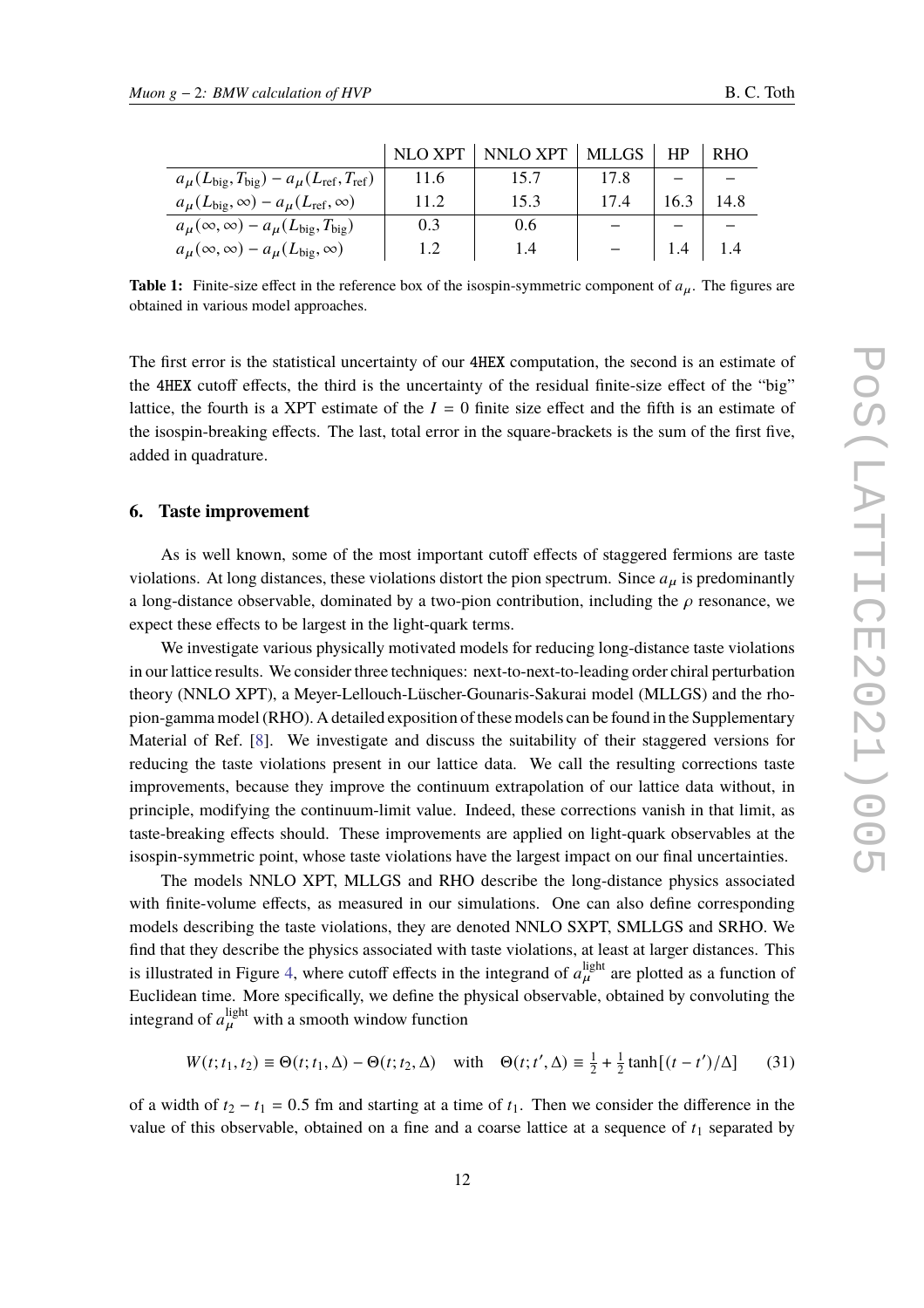0.1 fm. These are compared to the NLO SXPT, NNLO SXPT, SRHO and SMLLGS predictions for this quantity, evaluated at the exact parameters of the ensembles.

The SMLLGS, the SRHO and the NNLO SXPT taste improvements describe the numerical data very nicely for  $t_1 \ge 2.0$  fm, fairly well for  $t_1 \ge 1.0$  fm and all the way down to  $t_1 \approx 0.4$  fm in the case of SRHO. All three slightly overestimate the observed cutoff effects, the rho-meson based approach performing best, whereas NNLO displays a large deviation from the lattice results in the  $t_1 \le 0.8$  fm region. The lattice results have a maximum at  $t_1 = 1.4$  fm, as does the SRHO improvement, reinforcing our confidence that this model captures the relevant physics.

These findings lead us to apply the following taste corrections to our simulations results for  $a_{\mu}^{\text{light}}(L, T, a)$ , obtained on an  $L^3 \times T$  lattice with lattice spacing a, before performing continuum extrapolations:

$$
a_{\mu}^{\text{light}}(L, T, a) \rightarrow a_{\mu}^{\text{light}}(L, T, a) + \frac{10}{9} \left[ a_{\mu, t \ge t_{\text{sep}}}^{\text{RHO}}(L_{\text{ref}}, T_{\text{ref}}) - a_{\mu, t \ge t_{\text{sep}}}^{\text{SRHO}}(L, T, a) \right],
$$

with  $t_{\rm sep} = 0.4, 0.7, 1.0, 1.3$  fm, and where the factor (10/9) is related to the quark charges. Note that by using  $L_{ref}$  and  $T_{ref}$  in the above Equation, we are applying a very small volume correction to interpolate all of our simulation results to the same reference, four-volume so that they can be extrapolated to the continuum limit together.

The taste-improved data is then extrapolated to the continuum using our standard fit procedure, in the course of which isospin-breaking effects are also included. For estimating the systematic error we use a histogram technique [\[8\]](#page-15-5).

The procedure described above does not yet take into account the systematic uncertainty associated with our choice of SRHO for taste improvement for  $t > 1.3$  fm. Since applying no taste improvement in that region is not an option, because of the nonlinearities introduced by two-pion, taste violations, we turn to NNLO SXPT, only as a means to estimate the uncertainty associated with this choice. Thus, we define this systematic uncertainty as ERR = (SRHO − NNLO SXPT) for  $t > 1.3$  fm. Then, we perform the same histogram analysis but with SRHO, SRHO-ERR and SRHO+ERR improvements. From this histogram we extract the contribution which comes from the variation in the improvement model from SRHO-ERR to SRHO+ERR. We assign this full spread to the systematic uncertainty associated with the taste-improvement procedure. We add this error in quadrature to the error given by the histogram technique discussed in the previous paragraph.

### **7. Intermediate window**

The work [\[33](#page-17-3)] defined a particularly useful observable  $a_{\mu \text{ win}}$ , in which the current propagator is restricted to a time window  $[t_1, t_2]$ , using the smooth weight function  $W(t; t_1, t_2)$  defined in Equation [\(31\)](#page-11-1). The advantage of  $a_{\mu, \text{win}}$  over  $a_{\mu}$  is that, by choosing an appropriate window, the calculation can be made much less challenging on the lattice than for the full  $a<sub>u</sub>$ . Here we will be interested in the window between  $t_1 = 0.4$  fm and  $t_2 = 1.0$  fm, i.e. in an intermediate time range. By this choice we eliminate both the short-distance region, where large cutoff effects are present, and the long-distance region, where the statistical uncertainties and finite-size effects are large. Moreover, in the case of staggered fermions, it has reduced taste-breaking artefacts. This is shown in Figure [5,](#page-14-0) where the light, connected component of  $a_{\mu,\text{win}}$  is plotted as a function of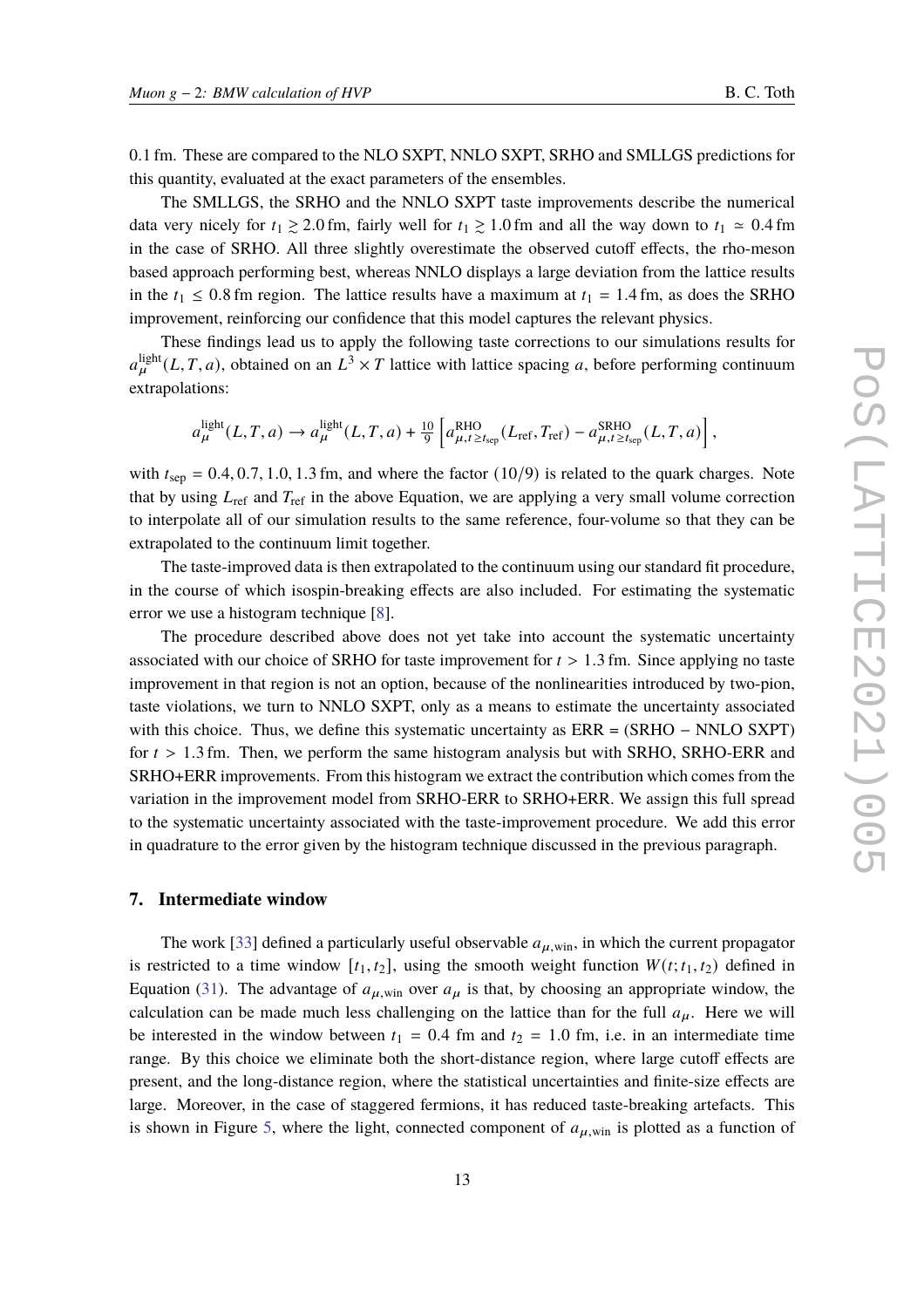

<span id="page-13-0"></span>

**Figure 4:** Isospin-symmetric component of  $a_{\mu}^{\text{light}}$  computed with a sliding window. The window starts at  $t_1$  and ends 0.5 fm later. The plot shows the difference between a fine and a coarse lattice, whose sizes are  $L = 6.14$  fm and  $L = 6.67$  fm. The black squares with errors are obtained from the simulation. The colored curves are the predictions of NLO and NNLO SXPT, the SRHO and the SMLLGS models. They are computed at the parameters (pion mass, taste violation, volume) of the simulations.

 $a^2$ . Because the determination of this quantity does not require overcoming many of the challenges described above, other lattice groups have obtained it with errors comparable to ours [\[28](#page-16-13), [33](#page-17-3)]. This allows for a sharper benchmarking of our calculation of this challenging, light-quark contribution that dominates  $a_{\mu}$ . Our  $a_{\mu,\text{win}}^{\text{light}}$  differs by  $0.2\sigma$  and  $2.2\sigma$  from the lattice results of [\[28](#page-16-13)] and [\[33\]](#page-17-3), respectively. Moreover,  $a_{\mu,\text{win}}$  can be computed in the R-ratio approach [\[8\]](#page-15-5). However, here we find a 3.7 $\sigma$  tension with our lattice result.

## **8. Conclusions**

Combining all of these ingredients we obtain, as a final result,  $a_{\mu} = 707.5(2.3)(5.0)[5.5]$ . The first, statistical error comes mostly from the noisy, large-distance region of the current-current correlator. The second, systematic error is dominated by the continuum extrapolation and the finitesize effect computation. The third, total error is obtained by adding the first two in quadrature. In total we reach a relative accuracy of 0.8%.

Figure [6](#page-14-1) compares our result with previous lattice computations and also with results from the R-ratio method, which have recently been reviewed in [\[3](#page-15-2)]. As one can see, there is a tension between our result and those obtained by the R-ratio method. For the total, LO-HVP contribution to  $a_{\mu}$ , our result is 2.0 $\sigma$ , 2.5 $\sigma$ , 2.4 $\sigma$  and 2.2 $\sigma$  larger than the R-ratio results of  $a_{\mu} = 694.0(4.0)$  [\[39\]](#page-17-4),  $a_{\mu}$  = 692.78(2.42) [\[34](#page-17-5)],  $a_{\mu}$  = 692.3(3.3) [\[40,](#page-17-6) [41\]](#page-17-7) and the combined result  $a_{\mu}$  = 693.1(4.0) of [\[3\]](#page-15-2), respectively. It is worth noting that the R-ratio determinations are based on the same experimental data sets and are therefore strongly correlated, though these data sets were obtained in several different and independent experiments that we have no reason to believe are collectively biased. Clearly, these comparisons need further investigation.

To conclude, when combined with the other standard model contributions (see eg. [\[3\]](#page-15-2)), our result for the leading-order hadronic contribution to the anomalous magnetic moment of the muon,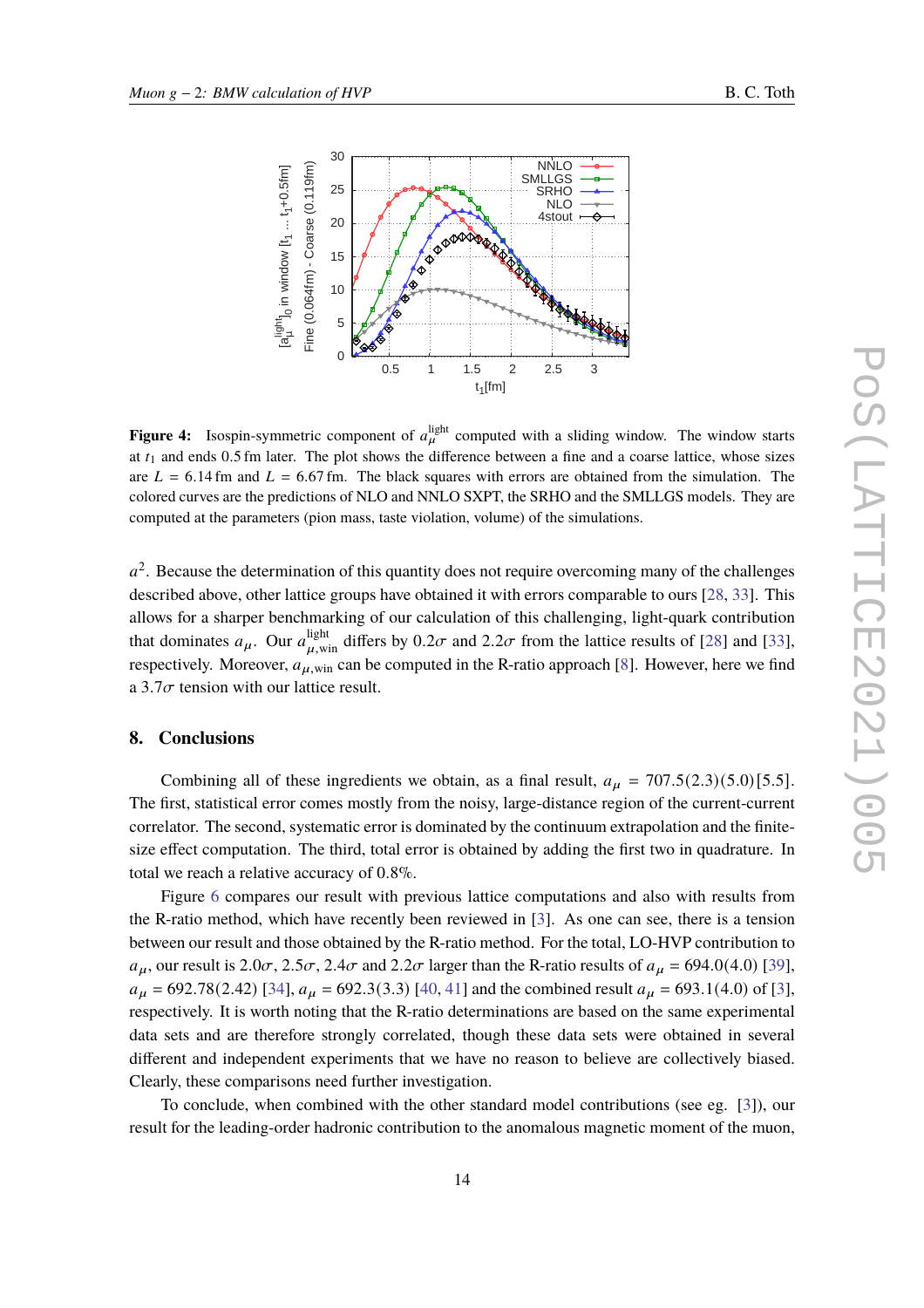<span id="page-14-0"></span>

**Figure 5:** Continuum extrapolation of the isospin-symmetric, light, connected component of the window observable  $a_{\mu, \text{win}}$ , denoted by  $[a_{\mu, \text{win}}^{\text{light}}]_{\text{iso}}$ . The data points are extrapolated to the infinite-volume limit. Two different ways to perform the continuum extrapolations are shown: one without improvement, and another with corrections from a model involving the  $\rho$ -meson (SRHO). In both cases the lines show linear, quadratic and cubic fits in  $a^2$  with varying number of lattice spacings in the fit. The continuum extrapolated result is shown with the results from other lattice groups, RBC'18 [\[33](#page-17-3)] and Aubin'19 [\[28\]](#page-16-13). Also plotted is our R-ratio-based determination, obtained using the experimental data compiled by the authors of [\[34](#page-17-5)] and our lattice results for the non light connected contributions. This plot is convenient for comparing different lattice results with each other. Regarding the total  $a<sub>u</sub>$  win, for which we also have to include the contributions of other-than-light flavors and isospin-breaking effects, we obtain 236.7[1.4] on the lattice and 229.7[1.3] from the R-ratio, the latter is  $3.7\sigma$  or  $3.1\%$  smaller than the lattice result.

<span id="page-14-1"></span>

**Figure 6:** Comparison of recent results for the leading-order, hadronic vacuum polarization contribution to the anomalous magnetic moment of the muon. See [\[3](#page-15-2)] for a recent review. Green squares are lattice results: this work's result, denoted by BMWc'20 and represented by a filled symbol at the top of the figure, is followed by LM'20 [\[35\]](#page-17-8), Mainz'19 [\[36](#page-17-9)], FHM'19 [\[37\]](#page-17-10), ETM'19 [\[38\]](#page-17-11), RBC'18 [\[33](#page-17-3)] and our earlier work BMWc'17 [\[23\]](#page-16-8). Red circles were obtained using the R-ratio method: the combined result WP'20 [\[3](#page-15-2)] is followed by DHMZ'19 [\[39\]](#page-17-4), KNT'19 [\[34](#page-17-5)] and CHHKS'19 [\[40,](#page-17-6) [41\]](#page-17-7); these results use the same experimental data as input. The blue shaded region is the value that  $a_{\mu}^{\text{LO-HVP}}$  would have to have to explain the experimental measurement of  $(g_{\mu} - 2)$ , assuming no new physics.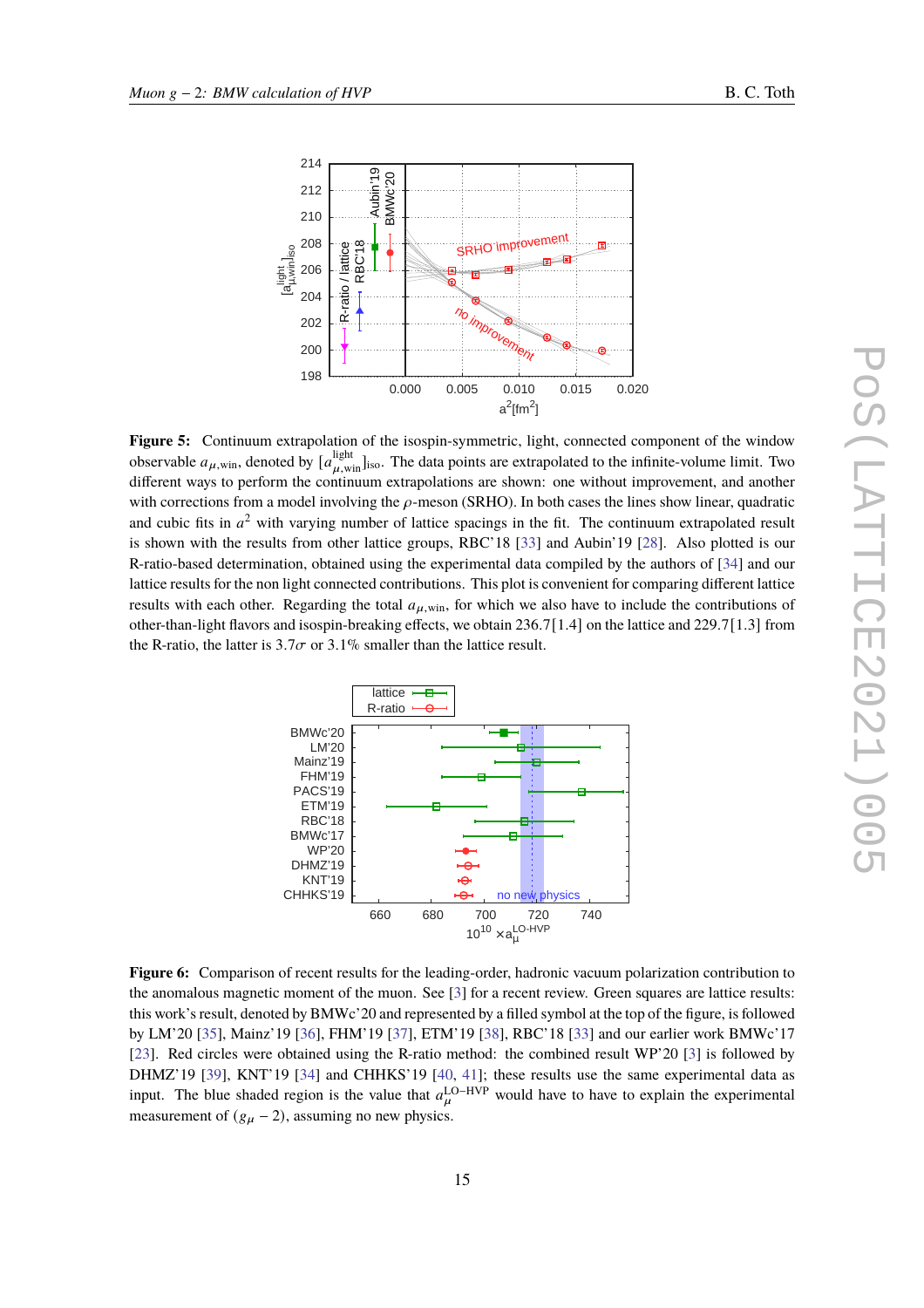weakens the longstanding discrepancy between experiment and theory. However, as discussed above and can be seen in Figure [6,](#page-14-1) our lattice result shows some tension with the R-ratio determinations. Obviously, our findings should be confirmed –or refuted– by other collaborations using other discretizations of QCD.

## **References**

- <span id="page-15-0"></span>[1] **Muon g-2** Collaboration, G. W. Bennett *et. al.*, *Final Report of the Muon E821 Anomalous Magnetic Moment Measurement at BNL*, Phys. Rev. **D73** (2006) 072003 [\[hep-ex/0602035\]](http://arXiv.org/abs/hep-ex/0602035).
- <span id="page-15-1"></span>[2] **Muon g-2** Collaboration, B. Abi *et. al.*, *Measurement of the Positive Muon Anomalous Magnetic Moment to 0.46 ppm*, Phys. Rev. Lett. **126** (2021), no. 14 141801 [\[2104.03281\]](http://arXiv.org/abs/2104.03281).
- <span id="page-15-2"></span>[3] T. Aoyama *et. al.*, *The anomalous magnetic moment of the muon in the Standard Model*, Phys. Rept. **887** (2020) 1–166 [\[2006.04822\]](http://arXiv.org/abs/2006.04822).
- <span id="page-15-3"></span>[4] D. Bernecker and H. B. Meyer, *Vector Correlators in Lattice QCD: Methods and applications*, Eur. Phys. J. **A47** (2011) 148 [\[1107.4388\]](http://arXiv.org/abs/1107.4388).
- [5] B. E. Lautrup, A. Peterman and E. de Rafael, *Recent developments in the comparison between theory and experiments in quantum electrodynamics*, Phys. Rept. **3** (1972) 193–259.
- [6] E. de Rafael, *Hadronic contributions to the muon g-2 and low-energy QCD*, Phys. Lett. **B322** (1994) 239–246 [\[hep-ph/9311316\]](http://arXiv.org/abs/hep-ph/9311316).
- <span id="page-15-4"></span>[7] T. Blum, *Lattice calculation of the lowest order hadronic contribution to the muon anomalous magnetic moment*, Phys. Rev. Lett. **91** (2003) 052001 [\[hep-lat/0212018\]](http://arXiv.org/abs/hep-lat/0212018).
- <span id="page-15-5"></span>[8] S. Borsanyi *et. al.*, *Leading hadronic contribution to the muon magnetic moment from lattice QCD*, Nature **593** (2021), no. 7857 51–55 [\[2002.12347\]](http://arXiv.org/abs/2002.12347).
- <span id="page-15-6"></span>[9] **Particle Data Group** Collaboration, M. Tanabashi *et. al.*, *Review of Particle Physics*, Phys. Rev. **D98** (2018), no. 3 030001.
- <span id="page-15-7"></span>[10] M. F. L. Golterman and J. Smit, *Lattice Baryons With Staggered Fermions*, Nucl. Phys. **B255** (1985) 328–340.
- <span id="page-15-8"></span>[11] N. Ishizuka, M. Fukugita, H. Mino, M. Okawa and A. Ukawa, *Operator dependence of hadron masses for Kogut-Susskind quarks on the lattice*, Nucl. Phys. **B411** (1994) 875–902.
- <span id="page-15-9"></span>[12] J. A. Bailey, *Staggered baryon operators with flavor SU(3) quantum numbers*, Phys. Rev. **D75** (2007) 114505 [\[hep-lat/0611023\]](http://arXiv.org/abs/hep-lat/0611023).
- <span id="page-15-10"></span>[13] **Belle** Collaboration, J. Yelton *et. al.*, *Observation of an Excited* Ω<sup>−</sup> *Baryon*, Phys. Rev. Lett. **121** (2018), no. 5 052003 [\[1805.09384\]](http://arXiv.org/abs/1805.09384).
- <span id="page-15-11"></span>[14] S. Capstick and N. Isgur, *Baryons in a Relativized Quark Model with Chromodynamics*, Phys. Rev. **D34** (1986) 2809. [AIP Conf. Proc.132,267(1985)].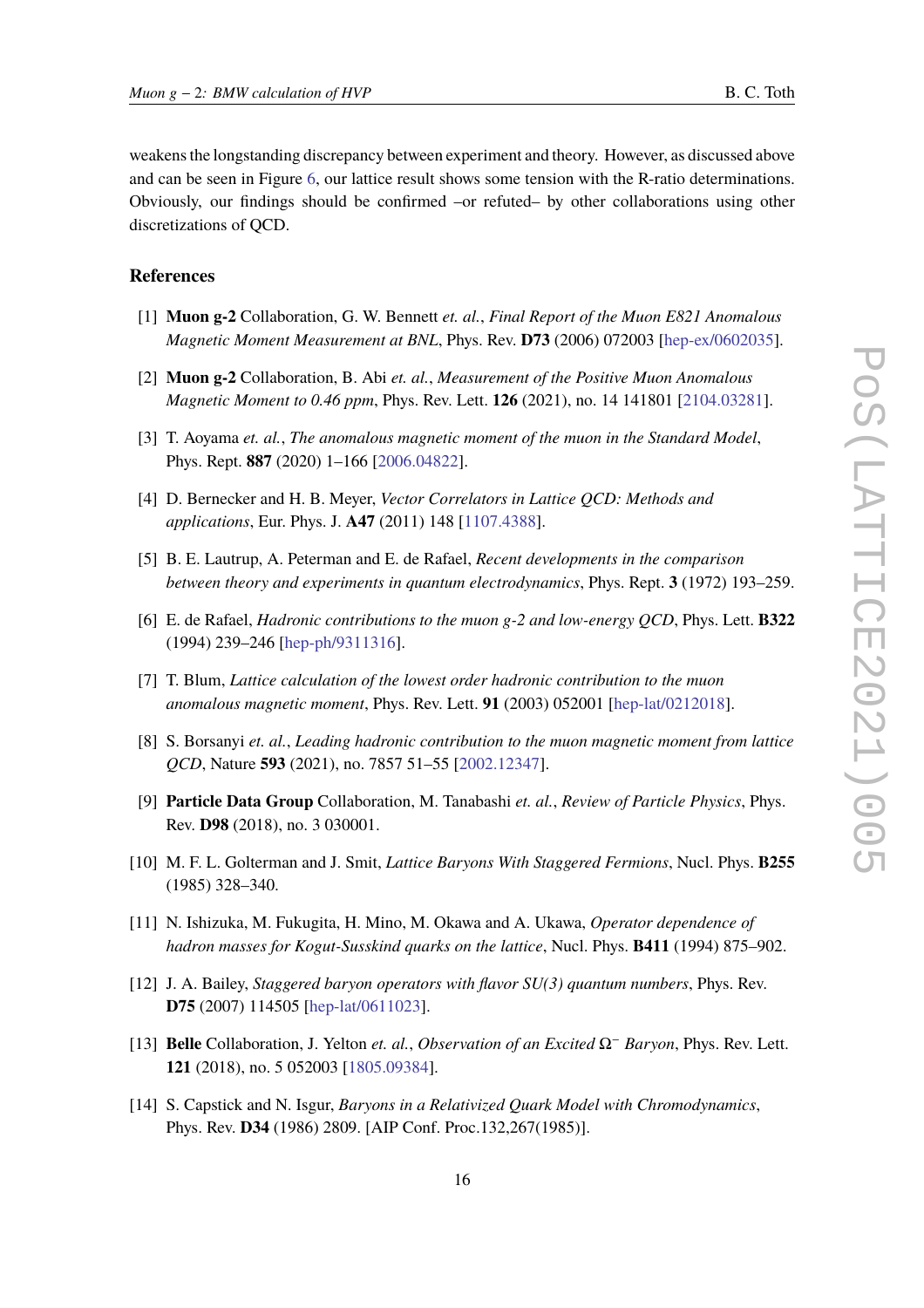- <span id="page-16-0"></span>[15] A. Bazavov *et. al.*, *Additional Strange Hadrons from QCD Thermodynamics and Strangeness Freezeout in Heavy Ion Collisions*, Phys. Rev. Lett. **113** (2014), no. 7 072001 [\[1404.6511\]](http://arXiv.org/abs/1404.6511).
- <span id="page-16-1"></span>[16] P. Alba *et. al.*, *Constraining the hadronic spectrum through QCD thermodynamics on the lattice*, Phys. Rev. **D96** (2017), no. 3 034517 [\[1702.01113\]](http://arXiv.org/abs/1702.01113).
- <span id="page-16-2"></span>[17] C. Aubin and K. Orginos, *A new approach for Delta form factors*, AIP Conf. Proc. **1374** (2011), no. 1 621–624 [\[1010.0202\]](http://arXiv.org/abs/1010.0202).
- <span id="page-16-3"></span>[18] L. Varnhorst *et. al.*, *High precision scale setting on the lattice*, PoS **LATTICE2021** (2022) 371.
- <span id="page-16-4"></span>[19] M. Hayakawa and S. Uno, *QED in finite volume and finite size scaling effect on electromagnetic properties of hadrons*, Prog. Theor. Phys. **120** (2008) 413–441 [\[0804.2044\]](http://arXiv.org/abs/0804.2044).
- <span id="page-16-5"></span>[20] **RM123** Collaboration, G. M. de Divitiis, R. Frezzotti, V. Lubicz, G. Martinelli, R. Petronzio, G. C. Rossi, F. Sanfilippo, S. Simula and N. Tantalo, *Leading isospin breaking effects on the lattice*, Phys. Rev. **D87** (2013), no. 11 114505 [\[1303.4896\]](http://arXiv.org/abs/1303.4896).
- <span id="page-16-6"></span>[21] L. Parato *et. al.*, *QED and strong isospin corrections in the hardonic vacuum polarization contribution to the anomalous magnetic moment of the muon*, PoS **LATTICE2021** (2022) 358.
- <span id="page-16-7"></span>[22] **Budapest-Marseille-Wuppertal** Collaboration, S. Borsanyi *et. al.*, *Isospin splittings in the light baryon octet from lattice QCD and QED*, Phys. Rev. Lett. **111** (2013), no. 25 252001 [\[1306.2287\]](http://arXiv.org/abs/1306.2287).
- <span id="page-16-8"></span>[23] **Budapest-Marseille-Wuppertal** Collaboration, S. Borsanyi *et. al.*, *Hadronic vacuum polarization contribution to the anomalous magnetic moments of leptons from first principles*, Phys. Rev. Lett. **121** (2018), no. 2 022002 [\[1711.04980\]](http://arXiv.org/abs/1711.04980).
- <span id="page-16-9"></span>[24] H. Neff, N. Eicker, T. Lippert, J. W. Negele and K. Schilling, *On the low fermionic eigenmode dominance in QCD on the lattice*, Phys. Rev. **D64** (2001) 114509 [\[hep-lat/0106016\]](http://arXiv.org/abs/hep-lat/0106016).
- <span id="page-16-10"></span>[25] **xQCD** Collaboration, A. Li *et. al.*, *Overlap Valence on 2+1 Flavor Domain Wall Fermion Configurations with Deflation and Low-mode Substitution*, Phys. Rev. **D82** (2010) 114501 [\[1005.5424\]](http://arXiv.org/abs/1005.5424).
- <span id="page-16-11"></span>[26] G. S. Bali, S. Collins and A. Schafer, *Effective noise reduction techniques for disconnected loops in Lattice QCD*, Comput. Phys. Commun. **181** (2010) 1570–1583 [\[0910.3970\]](http://arXiv.org/abs/0910.3970).
- <span id="page-16-12"></span>[27] T. Blum, T. Izubuchi and E. Shintani, *New class of variance-reduction techniques using lattice symmetries*, Phys. Rev. **D88** (2013), no. 9 094503 [\[1208.4349\]](http://arXiv.org/abs/1208.4349).
- <span id="page-16-13"></span>[28] C. Aubin, T. Blum, C. Tu, M. Golterman, C. Jung and S. Peris, *Light quark vacuum polarization at the physical point and contribution to the muon*  $g - 2$ , Phys. Rev. D **101** (2020), no. 1 014503 [\[1905.09307\]](http://arXiv.org/abs/1905.09307).
- <span id="page-16-14"></span>[29] C. Lehner RBRC Workshop on Lattice Gauge Theories (2016).